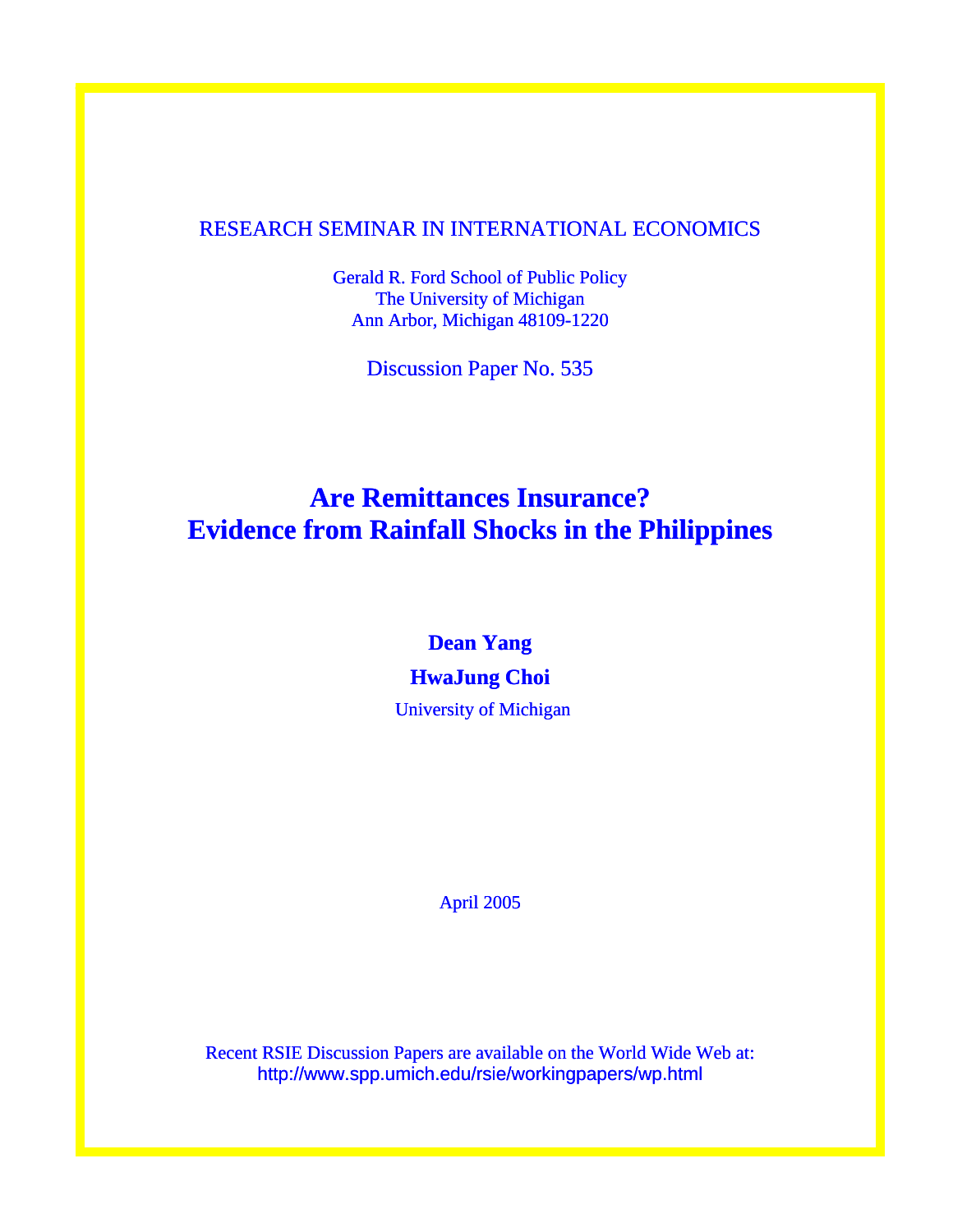### **Are Remittances Insurance? Evidence from Rainfall Shocks in the Philippines**

Dean Yang<sup>∗</sup> Gerald R. Ford School of Public Policy and Department of Economics, University of Michigan

> HwaJung Choi Department of Economics University of Michigan

> > April 2005

#### **Abstract**

Do remittances sent by overseas migrants serve as insurance for recipient households? This paper examines how remittances sent by overseas migrants respond to income shocks experienced by Philippine households. Because household income and remittances are jointly determined, we exploit rainfall shocks as instrumental variables for income changes. In households with overseas migrants, we find that exogenous changes in income lead to changes in remittances of the opposite sign, consistent with an insurance motivation for remittances. In such households, we cannot reject the null hypothesis of full insurance: on average, essentially *all* of exogenous declines in income are replaced by remittance inflows from overseas. By contrast, changes in household income have no effect on remittance receipts in households without overseas migrants. Remittance receipts may also be partly shared with others: in migrant households, net gifts to other households move in the same direction as remittance receipts in response to income shocks.

Keywords: remittances, migration, insurance, risk, instrumental variables, rainfall, Philippines JEL codes: D81, F22, F32, O12, O15

 $\overline{a}$ 

<sup>\*</sup> Corresponding author. Email: *deanyang@umich.edu.* Address: 440 Lorch Hall, 611 Tappan Street, University of Michigan, Ann Arbor, MI 48109. The authors are grateful for the support of the World Bank's International Migration and Development Research Program.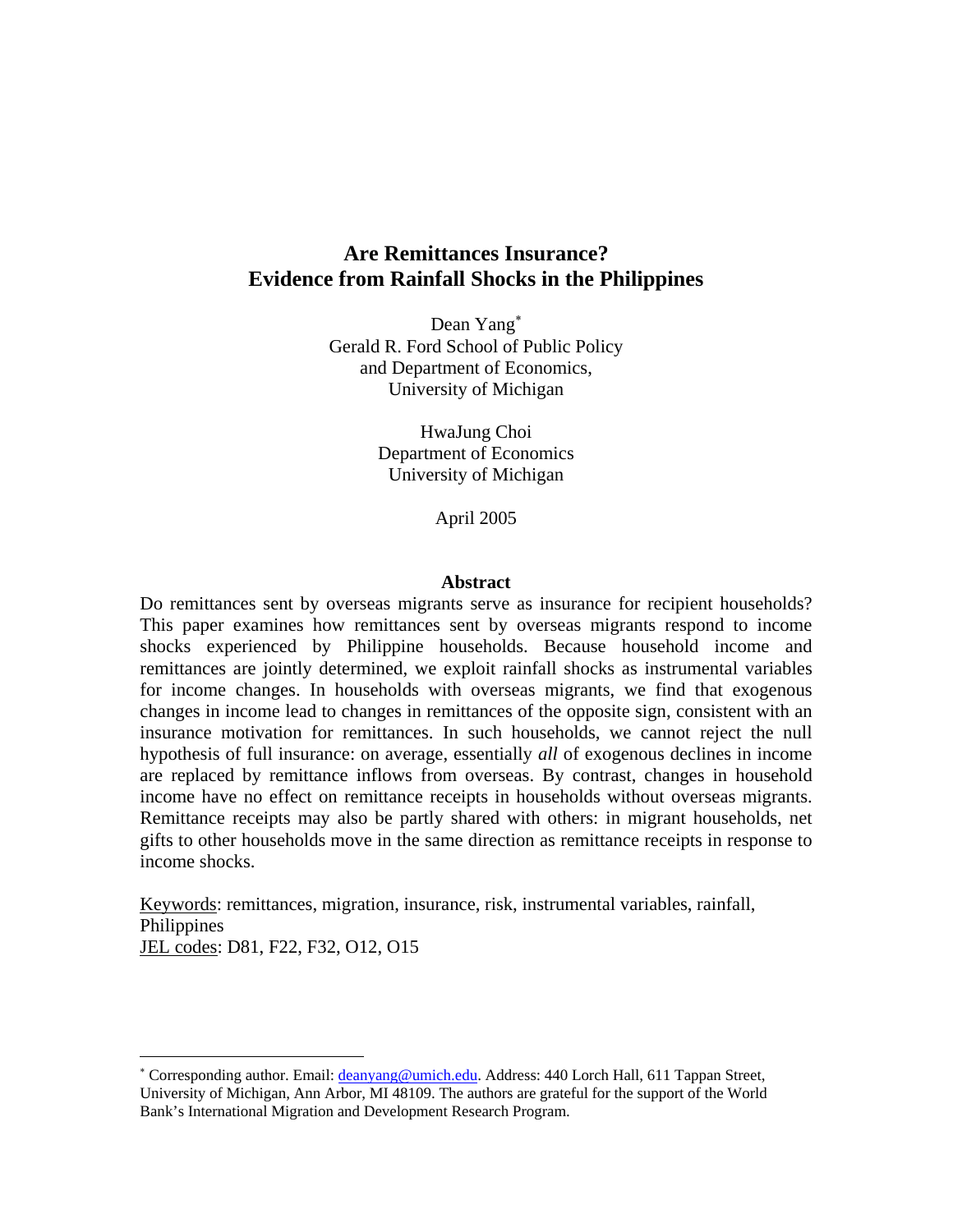# 1 Introduction

Several facts motivate this study. First, life in rural areas of developing countries is prone to many kinds of risk, such as illness or mortality of household members, crop or other income loss due to natural disasters (weather, insect infestations, or fire, for example), and civil conflict. Second, international migration and remittance flows are substantial and growing. Between 1965 and 2000, individuals living outside their countries of birth grew from 2.2% to 2.9% of world population, reaching a total of  $175$  million people in the latter year.<sup>1</sup> The remittances that these migrants send to origin countries are an important but relatively poorly understood type of international Önancial áow. In 2002, remittance receipts of developing countries amounted to US\$79 billion.<sup>2</sup> This figure exceeded total official development aid (US\$51 billion), and amounted to roughly four-tenths of foreign direct investment ináows (US\$189 billion) received by developing countries in that year.<sup>3</sup> Understanding the functions of remittances for recipient households is necessary for weighing the benefits to origin countries of developed-country policies liberalizing inward migration (as proposed in Rodrik (2002) and Bhagwati (2003), for example).<sup>4</sup>

What connection, if any, is there between the pervasiveness of risk in developing countries and international remittance flows? In particular, do remittances from overseas migrants serve as insurance for relatives back home? We shed light this question by examining how income shocks experienced by households in the Philippines affect their receipt of remittances from overseas. To break the simultaneity between income and remittances, we use rainfall shocks to instrument for changes in household income. In households with members who are overseas migrants, we find that changes in income from domestic sources lead to changes in remittances in the opposite direction of the income change: remittances fall when income rises, and remittances rise when income falls. In such households, we cannot reject the null hypothesis of full insurance: on average, essentially *all* of exogenous declines in income are replaced by remittance inflows from overseas. By contrast, changes in income from domestic sources have no effect on remittance receipts in households without overseas migrants. Remittance receipts may also be partly shared

<sup>1</sup>Estimates of the number of individuals living outside their countries of birth are from United Nations (2002), while data on world population are from U.S. Bureau of the Census (2002).

<sup>&</sup>lt;sup>2</sup>The remittance figure is the sum of the "workers' remittances", "compensation of employees", and "migrants' transfers" items in the IMFís International Financial Statistics database for all countries not listed as "high income" in the World Bank's country groupings.

 $3$ Aid and FDI figures are from World Bank (2004). While the figures for official development aid and FDI are likely to be accurate, by most accounts (for example, Ratha (2003)) national statistics on remittance receipts are considerably underreported. So the remittance figure may be taken as a lower bound.

<sup>&</sup>lt;sup>4</sup>Borjas (1999) argues that the investigation of benefits accruing to migrants' source countries is an important and virtually unexplored area in research on migration.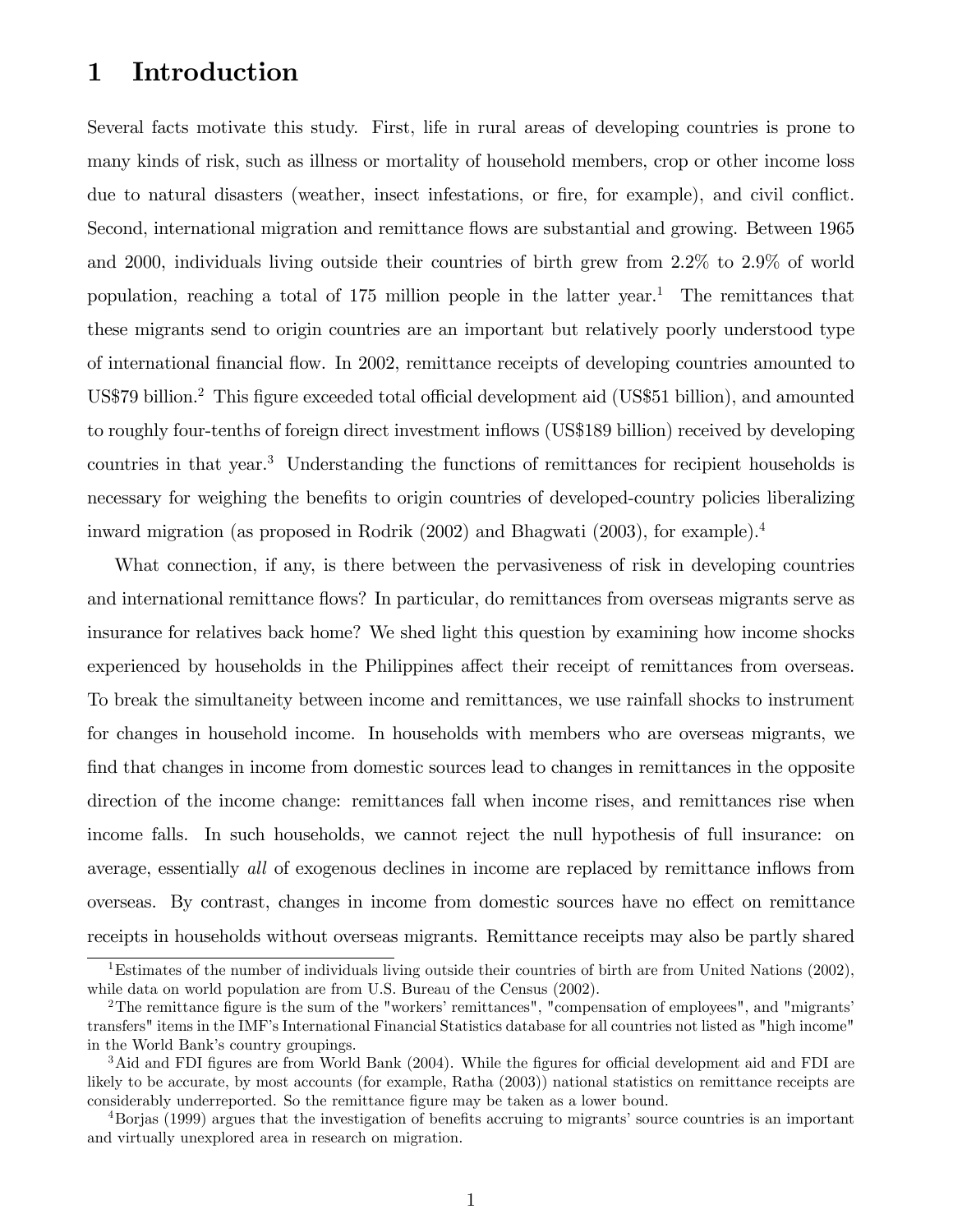with others: in migrant households, net gifts to other households move in the same direction as remittance receipts in response to income shocks.

Numerous studies have examined the mechanisms through which households cope with risk in developing countries. Among others, Townsend (1994), Udry (1994), Ligon, Thomas and Worall (2002), and Fafchamps and Lund (2003) have documented risk-pooling arrangements among rural households in developing countries intended to smooth consumption in response to shocks. Households may also autonomously build up savings or other assets in good times and draw down these assets in hard times (Paxson (1992), Rosenzweig and Wolpin (1993), Udry (1995)), increase their labor supply when shocks occur (Kochar (1999)), or take steps (such as crop and plot diversification) to reduce the variation in their incomes (Morduch (1993)).

This paper examines a mechanism for coping with shocks ex post on which previous microlevel studies have not focused: remittances from family members overseas. At the international level, it is commonly posited that remittance flows from overseas buffer economic shocks in the migrants' home countries (for example, Ratha 2003), but this claim has been empirically untested with micro-level household data until now.<sup>5</sup> Related research on the role of *internal* (domestic) migration in pooling risk within extended families includes Lucas and Stark (1985), Rosenzweig and Stark (1989), and Paulson (2000).

A key distinguishing facet of this paper is its emphasis on credible identification of the effect of income shocks on international remittances. Existing studies of the impact of household income on remittance receipts use cross-sectional data, and so are subject to potentially severe biases in directions that are not obvious a priori. Reverse causation is a major concern: productive investments funded by migrant remittances can raise household income, leading to positive correlations between household income and remittances. Alternately, remittances may reduce households<sup>7</sup> need to find alternative income sources, leading to a negative relationship between remittances and domestic-source income. Even if reverse causation from remittances to income in migrants' source households was not a problem, it would be difficult to separate the cross-sectional relationship between income and remittances from the influence of unobserved third factors affecting both income and remittances (for example, the entrepreneurial spirit of household members).

Two aspects of the empirical strategy are key in resolving these identification problems. First, we focus on income changes due to shocks—changes in local rainfall—that are credibly exogenous,

 $5$ On the international macroeconomic level, Yang  $(2005)$  documents that international financial flows (including remittances) at the country level respond positively to economic losses due to hurricanes.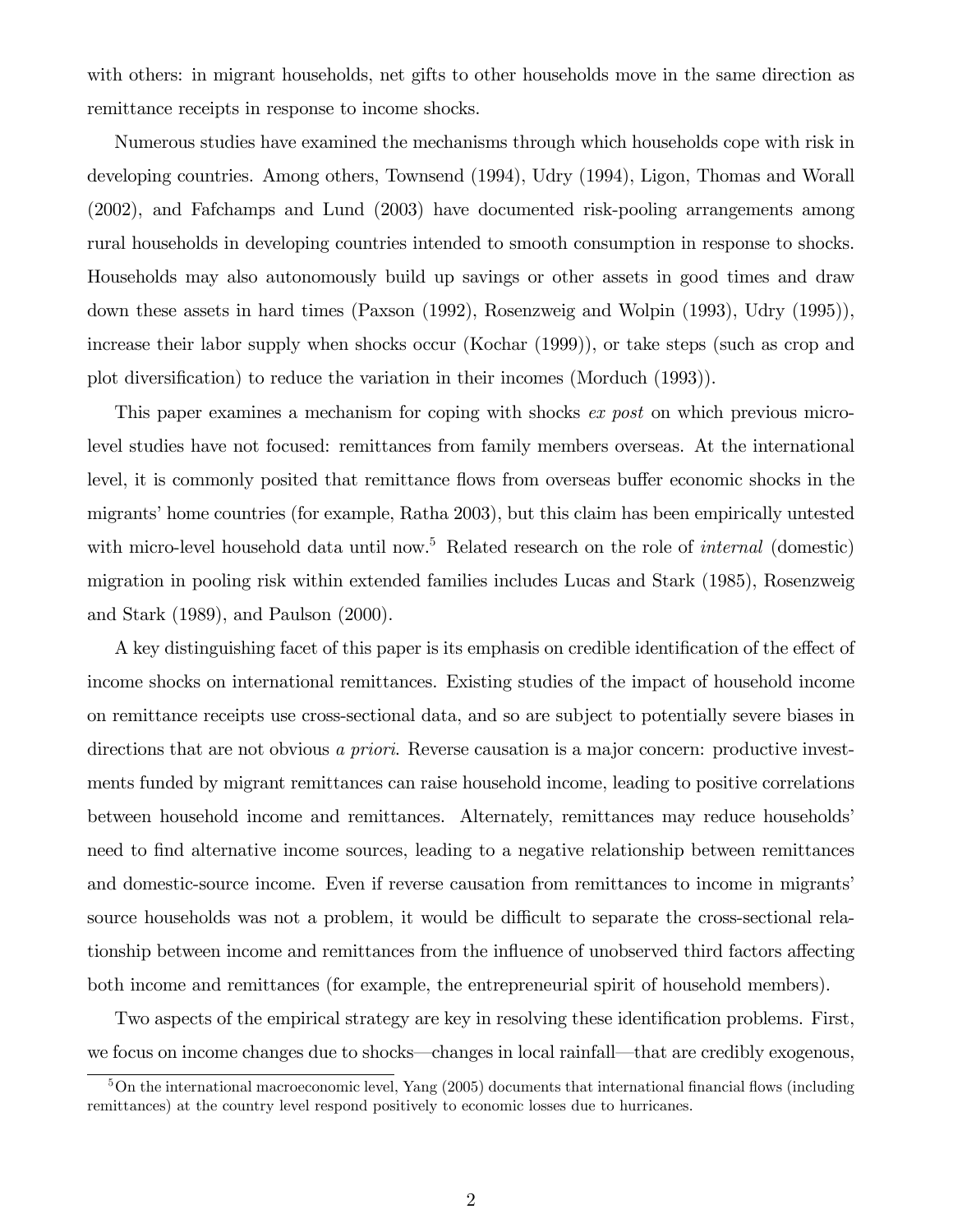so that bias due to reverse causation is not a concern.<sup>6</sup> But the estimated impact of economic shocks in *cross-sectional* data is still likely to be biased, because the *likelihood* of experiencing a shock may be correlated with time-invariant household characteristics (in other words, omitted variables are still a concern). For example, if shocks occur more frequently in poorer areas, and more remittances flow in general to poor areas, estimates of the estimated impact of income on remittances will be biased in a negative direction.

So the second crucial aspect of this paper is its use of panel data, so that estimates of the impact of income shocks can be purged of the influence of unobserved time-invariant household characteristics that are jointly related with remittances and the likelihood of experiencing a shock. Estimation of the impact of shocks focuses on how shocks are related to changes in remittances rather than the level of remittances.

This paper is organized as follows. Section 2 considers the theoretical role of international remittance flows in sharing risk across family members in different countries. Section 3 describes the data used and provides empirical results. Section 4 provides some concluding comments. Further details on the household datasets are provided in the Data Appendix.

## 2 Income shocks and remittances in theory

When a household experiences a negative income shock, how should we expect remittance receipts from overseas to change? A basic theoretical result is that if there is a Pareto-efficient allocation of risk across individual entities (in this case, individual household members) in a risk-sharing arrangement, individual consumption should not be affected by idiosyncratic income shocks.

Consider households consisting of two members, indexed by  $i \in \{1, 2\}$ . Let one household member be located in the origin household in the Philippines, and the other household member be located overseas. Assume that both household members work and are able to send funds back and forth to each other.

Individuals have an uncertain income in each period  $t, y_{s_t}^i$ , depending on the state of nature  $s_t \in S$ . Household member i consumes  $c_{s_t}^i$ , and experiences within-period utility of  $U_i(c_{s_t}^i)$  at time  $t$ . Let utility be separable over time, and let instantaneous utility be twice differentiable with  $U_i' > 0$  and  $U_i'' < 0$ . For the allocation of risk across household members to be Pareto-efficient, the

 $6$ Other research using rainfall shocks as instruments include Paxson (1992), Munshi (2003), and Miguel (2005).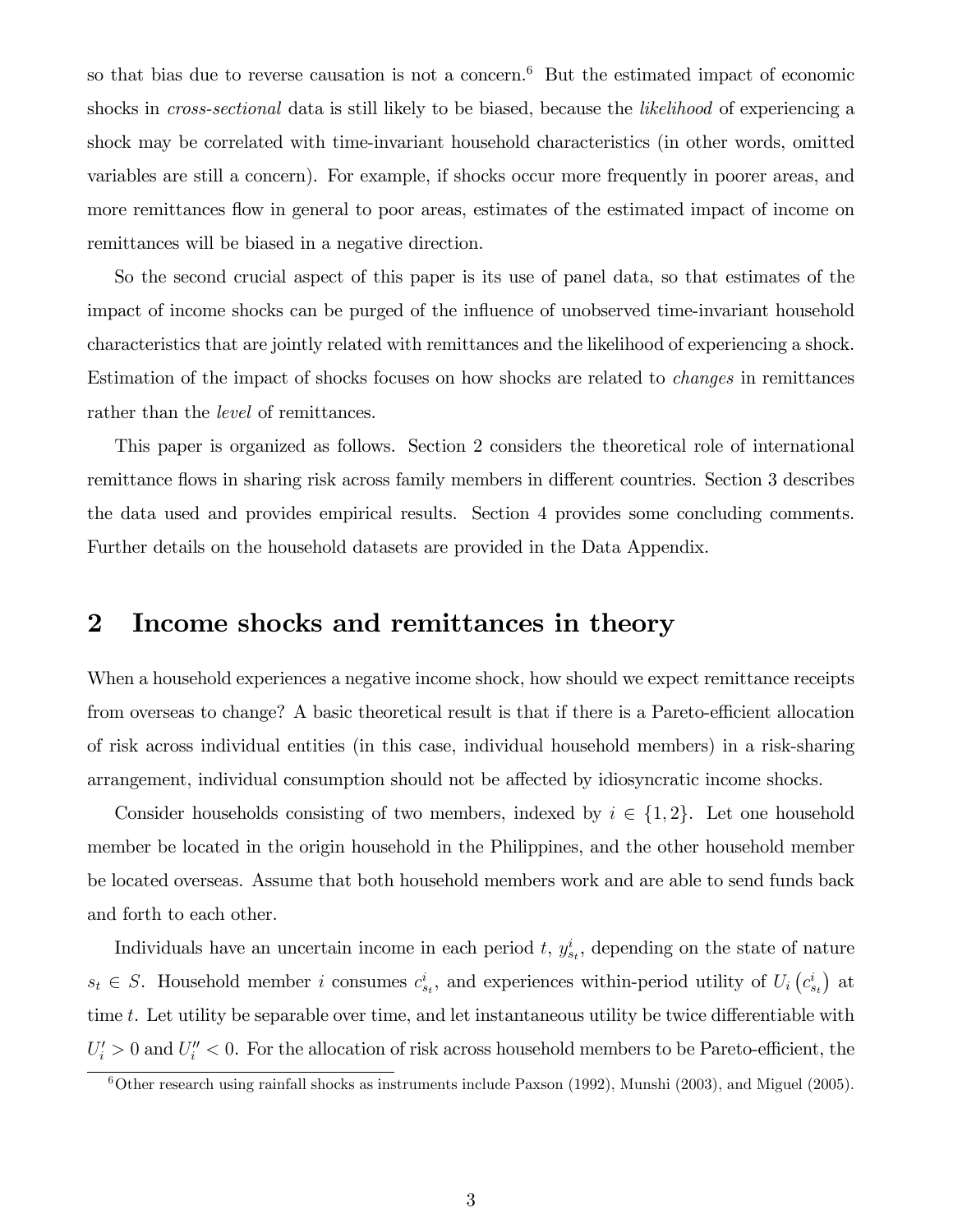ratio of marginal utilities between members in any state of nature must be equal to a constant:

$$
\frac{U_1'\left(c_{s_t}^1\right)}{U_2'\left(c_{s_t}^2\right)} = \frac{\omega_2}{\omega_1}, \text{ for all } s_t, \text{ and } t,
$$

where  $\omega_1$  and  $\omega_2$  are the Pareto weights of members 1 and 2. Household members' marginal utilities are proportional to each other, and so consumption levels between members move in tandem.

Let utility be given by the following constant absolute risk aversion function:

$$
U_i\left(c_{s_t}^i\right) = \frac{-e^{-\theta c_{s_t}^i}}{\theta}.
$$

Then, following (among others) Mace (1991), Cochrane (1991), Altonji, Hayashi, and Kotlikoff (1992) and Townsend (1994), we can obtain a relationship between individual household member i's consumption and average consumption across the household members  $\bar{c}_{s_t}$ :

$$
c_{s_t}^i = \overline{c}_{s_t} + \frac{\ln \omega_i - \frac{1}{2} (\ln \omega_1 + \ln \omega_2)}{\theta} \tag{1}
$$

Efficient risk-sharing implies that individuals' consumption levels depend here only on mean consumption in the household  $\bar{c}_{s_t}$  and an effect determined by the individual's Pareto weight relative to the other's. Because this latter term is constant over time, then *changes* in consumption for each individual will depend only on the change in mean household consumption. Said another way, individuals face only household-level risk.

How might this within-household (but cross-country) risk-sharing be carried out in practice? It is simplest to imagine that individuals simply send remittances to the other household member when that member experiences a negative shock. Microeconomic studies among households of the insurance role of gifts and remittances include Lucas and Stark (1985), Ravallion and Dearden (1988), Rosenzweig and Stark (1989), Platteau (1991), and Cox, Eser, and Jimenez (1998).

Adapting Fafchamps and Lund (2003), let consumption of individual i in state  $s_t$  be the sum of income  $y_{s_t}^i$  and net inflows of remittances  $r_{s_t}^i$ :

$$
c_{s_t}^i = y_{s_t}^i + r_{s_t}^i
$$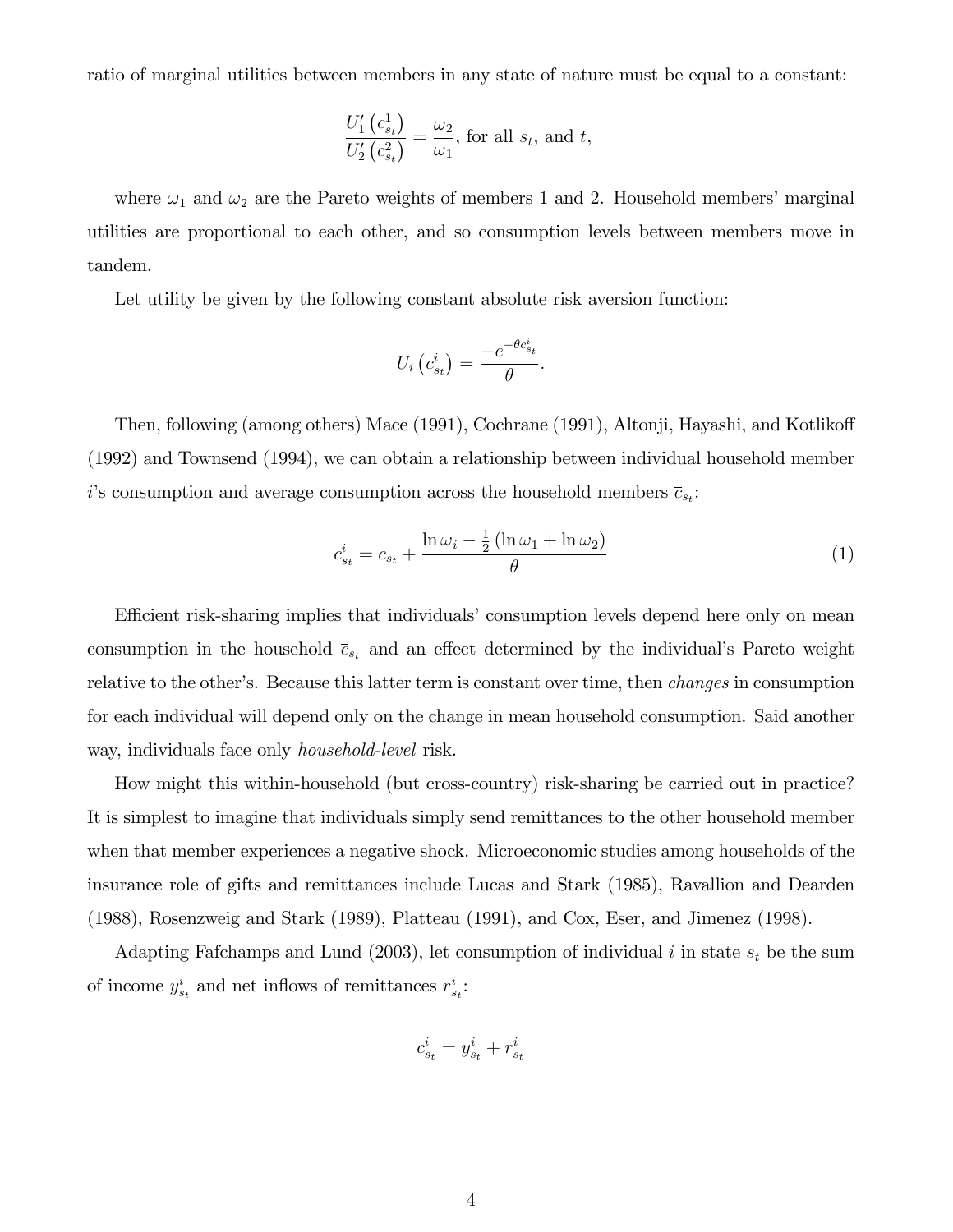So then we can rewrite equation  $(1)$  as:

$$
r_{s_t}^i = -y_{s_t}^i + \overline{c}_{s_t} + \frac{\ln \omega_i - \frac{1}{2} (\ln \omega_1 + \ln \omega_2)}{\theta} \tag{2}
$$

This equation can be transformed into an empirically testable specification as follows. First, separate income  $y_{s_t}^i$  into:

$$
y_{s_t}^i = \widetilde{y}^i + z_{s_t}^i,
$$

where  $\tilde{y}^i$  is the permanent component of income and  $z_{s_t}^i$  is the transitory component of income. Only the transitory component depends on the state of the world.

The function of Pareto weights and the permanent income component  $\tilde{y}^i$  can be captured by an individual fixed effect  $\gamma_i$ . The mean household consumption level  $\bar{c}_{s_t}$  can be represented by a time effect  $\phi_t$ . Also allow a random component  $\varepsilon_{it}$ , a mean-zero error term. Then equation (2) becomes:

$$
r_{s_t}^i = -z_{s_t}^i + \gamma_i + \phi_t + \varepsilon_{it} \tag{3}
$$

The empirical test of this paper will be based on equation (3), where the outcome variable is remittances received from overseas. This paper will focus on a particular type of transitory shock  $z_{s_t}^i$ , changes in income from domestic (Philippine) sources, using rainfall shocks as instrumental variables.

There are two key questions of interest. First, is the coefficient on remittances with respect to domestic income  $z_{st}^{i}$  less than zero? If yes, then this will be evidence that at least some insurance is taking place. Second, can we reject the null of full insurance, i.e., that the coefficient on  $z_{s_t}^i$  is equal to negative one?

# 3 Empirical analysis

In this section, we first describe the data and sample construction, and provide descriptive statistics on the sample households. We then discuss the regression specification and some empirical issues, and present empirical results. Finally, we conduct tests of potential violations of the IV exclusion restriction and of an important omitted variable concern.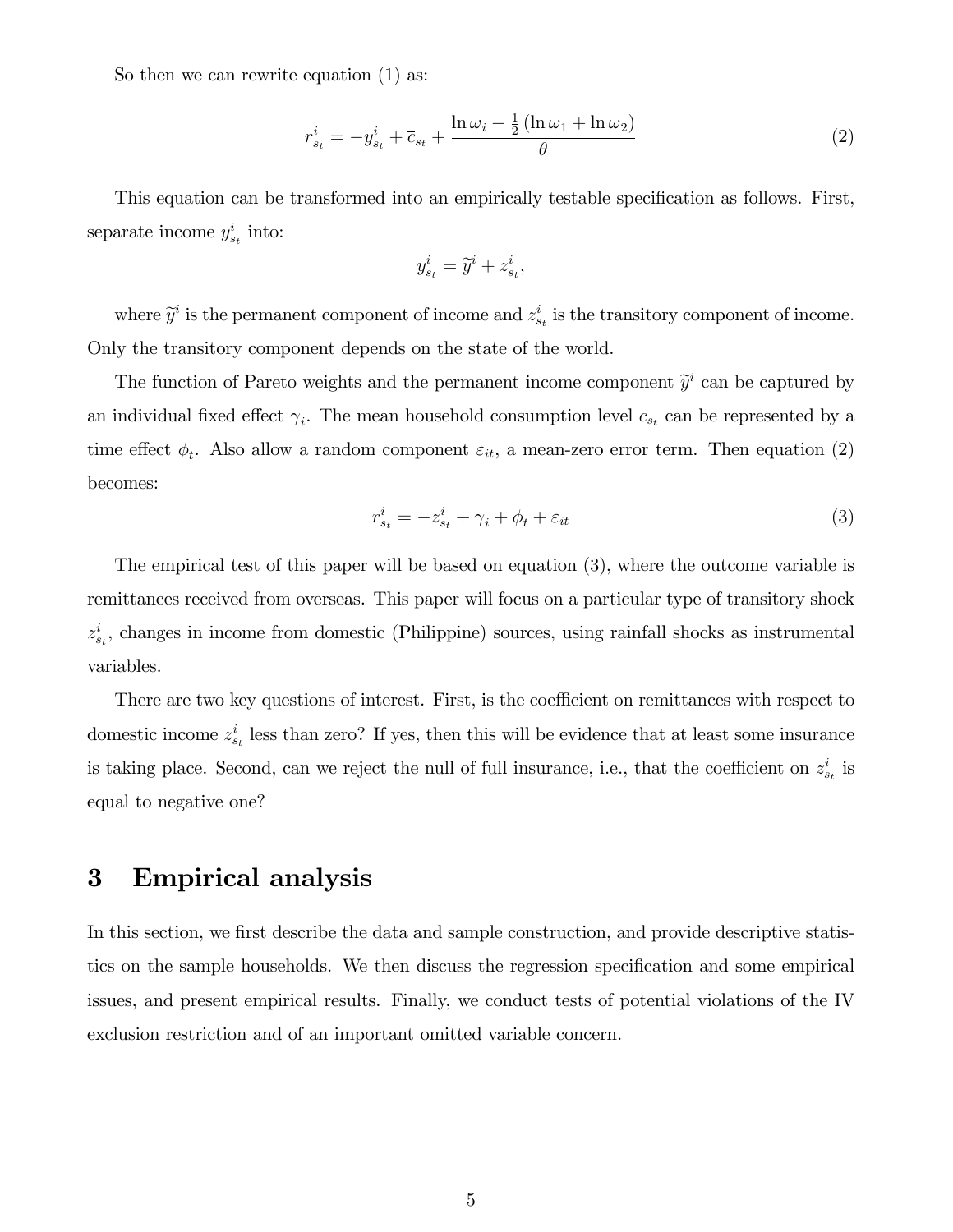#### 3.1 Data and sample construction

The empirical analysis uses data from three linked household surveys conducted by the National Statistics Office of the Philippine government, covering a nationally-representative household sample: the Labor Force Survey (LFS), the Survey on Overseas Filipinos (SOF), the Family Income and Expenditure Survey (FIES), and the Annual Poverty Indicators Survey (APIS).

The LFS is administered quarterly to inhabitants of a rotating panel of dwellings in January, April, July, and October, and the other three surveys are administered with lower frequency as riders to the LFS. Usually, one-fourth of dwellings are rotated out of the sample in each quarter, but the rotation was postponed for Öve quarters starting in July 1997, so that three-quarters of dwellings included in the July 1997 round were still in the sample in October 1998 (one-fourth of the dwellings had just been rotated out of the sample). The analysis of this paper takes advantage of this fortuitous postponement of the rotation schedule to examine changes in households over the 15-month period from July 1997 to October 1998.

Survey enumerators note whether the household currently living in the dwelling is the same as the household surveyed in the previous round; only dwellings inhabited continuously by the same household from July 1997 to October 1998 are included in the sample for analysis. Because the impact of domestic income shocks on remittance receipts is likely to vary according to whether households had migrant members, we analyze separately households that reported having one or more members overseas in June 1997, and households who did not report having migrant members in that month.

Rainfall data used in constructing instrumental variables for household domestic income were obtained from the Philippine Atmospheric, Geophysical, and Astronomical Services Administration (PAGASA). Daily rainfall data are available for 47 weather stations, often as far back as 1951. Rainfall variables are constructed by station separately for the two distinct weather seasons in the Philippines: the dry season from December through May, and the wet season from June through November. Monthly rainfall was calculated by summing daily rainfall totals, with daily missing values replaced by the average among the non-missing daily totals in the given station-month, as long as the station had 20 or more daily rainfall records. When a particular station-month had less than 20 daily rainfall records, monthly rainfall for the station was taken to be the monthly rainfall recorded in the nearest other station with 20 or more daily rainfall records. Seasonal total rainfall for each station in each year is obtained by summing monthly rainfall for the respective months in each wet or dry season (December observations are considered to belong to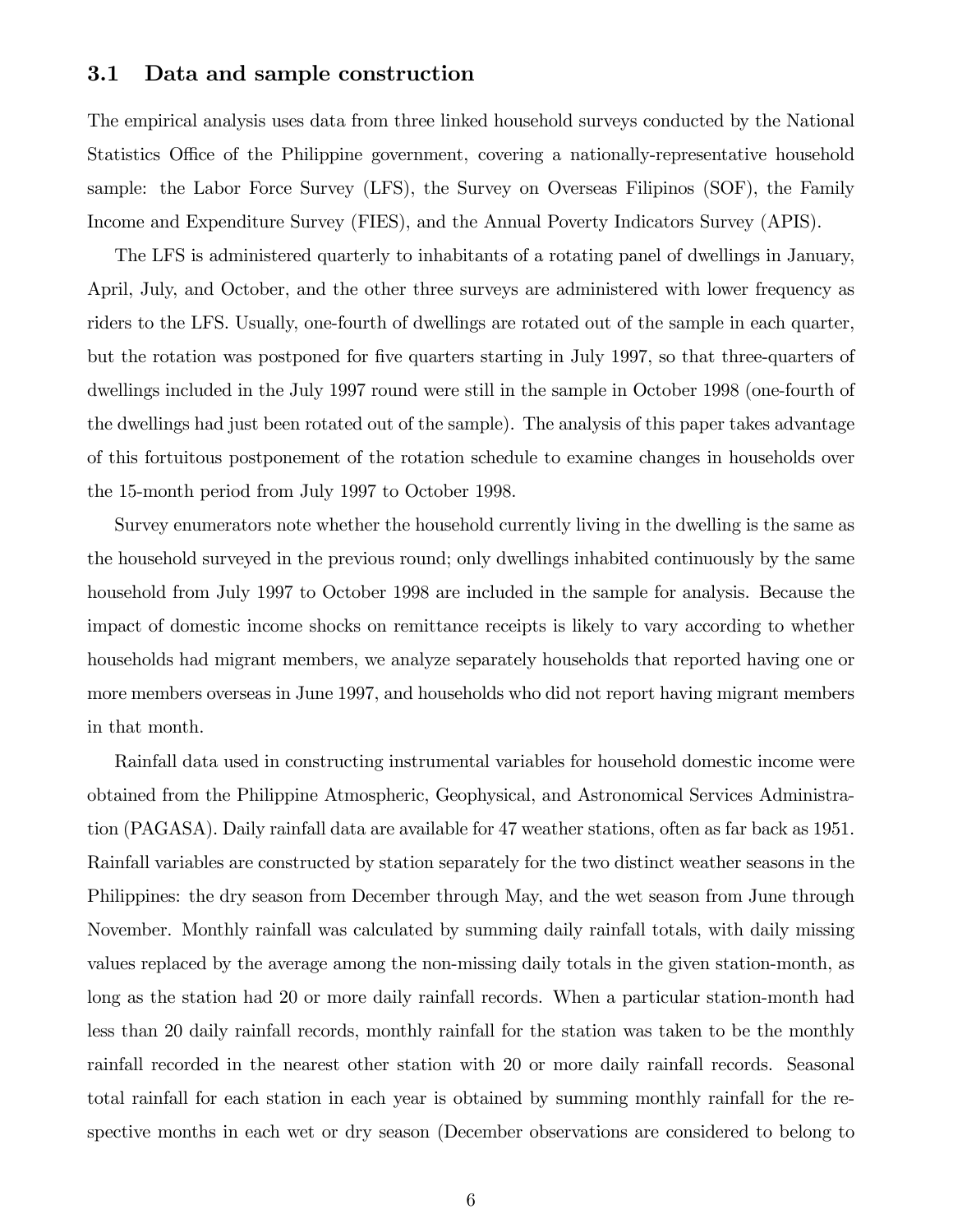the subsequent calendar year's dry season).

Rainfall shock variables are then constructed as the deviation of a given season's total rainfall (in thousands of millimeters) from the historical average for that station and season. Historical average rainfall is the average for all available years, up to 1989 (so averages do not include the most recent observations). Households are assigned the rainfall data for the weather station geographically closest to their local area (specifically, the major city or town in their survey domain), using great circle distances calculated using latitude and longitude coordinates. Because some stations are never the closest station to a particular survey domain, the number of stations that end up being represented in the empirical analysis is 38.

See the Data Appendix for other details regarding the contents of the household surveys and the construction of the sample for analysis.

### 3.2 Characteristics of sample households

Table 1 presents summary statistics for the 27,881 households used in the empirical analysis, separately for migrant and non-migrant households. Migrant households are those with overseas workers in June 1997. The 1,655 migrant households represent 5.9 percent of the sample households.

To provide a sense of the instrumental variables used, the rainfall data are presented in the topmost rows of the table. The rainfall data provided are deviations (in thousands of millimeters) from the historical mean of each station, separately for the dry and wet seasons. The dry season immediately before the first observation for each household ('year 1', where income is from January to June 1997) runs from December 1995 to May 1996, and the wet season for that observation runs from June to November 1996. Correspondingly, the dry season for the second observation for each household ('year 2', where income is from April to September 1998) is December 1996 to May 1997, and the wet season for the second observation runs from June to November 1997.

We describe here the general characteristics of rainfall by season for the migrant households (the mean of the rainfall variables for the non-migrant households are generally quite similar). The dry season in year 1 was on average dryer than normal, with a mean deviation of -0.13 (mean rainfall was 0.13 meters less than the historical average in that season) across households. In year 2, dry season rainfall was wetter than normal, with a mean deviation of 0.28. Therefore, the mean household experienced an increase in dry season rainfall between year 1 and year 2: the mean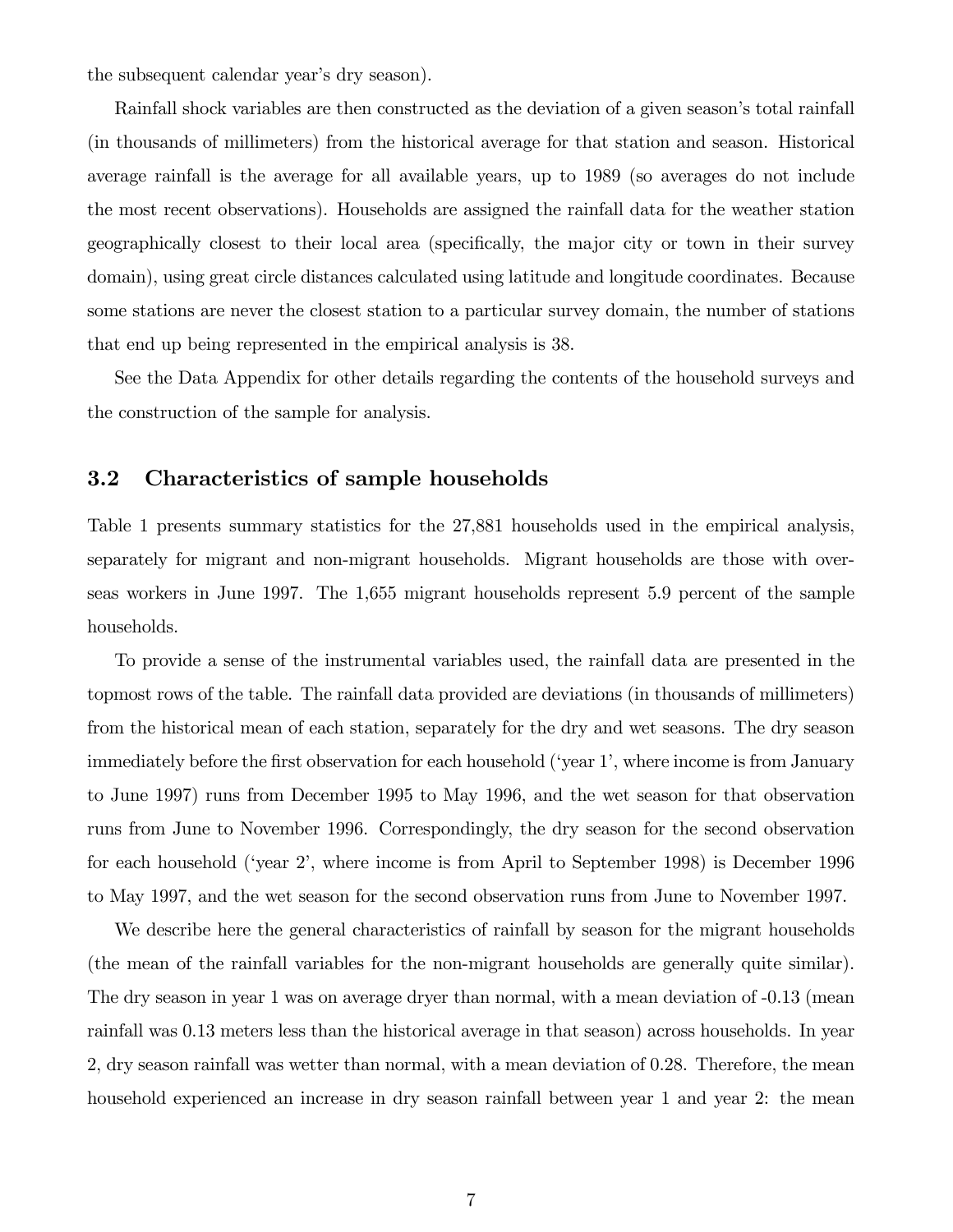change in the dry season deviation across households is  $0.41$ .<sup>7</sup> On the other hand, the wet season for year 1 was only wetter than normal, with a mean deviation of 0.22 across households. In year 2 on the other hand, wet season rainfall was only slightly higher than normal on average, with a mean of 0.07. The mean household thus experienced a decline in wet season rainfall between year 1 and year 2 of -0.14. (The changes between years 1 and 2 for the wet and dry seasons will be the instrumental variables for the change in domestic income in the empirical analysis to follow.)<sup>8</sup>

Unsurprisingly, total expenditure and total income in the first period (January-June 1997) is higher in migrant household than non-migrant households. Average total expenditure was 81,538 pesos (\$3,136) for migrant households and 50,778 pesos (\$1,953) for non-migrant households.<sup>9</sup> Average total income was 94,189 pesos (\$3,623) for migrant households and 56,063 pesos (\$2,156) for non-migrant households. On average, in migrant households remittances have a mean of 36,122 pesos (\$1,389), while for non-migrant households the mean is only 1,889 pesos (\$73). Remittances amounted to 39% of total household income for migrant households, but only 2% for non-migrant households. The mean of net gifts (gifts to minus gifts received from other households, which excludes remittances) is -3,456 pesos (-\$133) for migrant households and -1,203 pesos (-\$46) for non-migrant households (i.e., the mean household was a received more gifts than it gave out).

Average migrant household size is 6.2 members (including overseas members) while nonmigrant household size is 5.2 members. 68 percent of migrant households are located in surveydefined urban areas, compared to 58 percent of non-migrant households.<sup>10</sup> Overall, heads in migrant households are more educated than in non-migrant households: around 30% of migranthousehold heads have at least a college degree, compared to only 20% for non-migrant household heads. 23 % of migrant household heads worked in agriculture in 1997, compared to 38% of non-migrant household heads. Heads in migrant households are also slightly older than heads of non-migrant households, with mean years of age of 49.9 (compared to 46.7).

<sup>&</sup>lt;sup>7</sup>Because the mean rainfall measure used to construct the rainfall deviation variable is the same for years 1 and 2, the change between years 1 and 2 is simply the difference in rainfall between the two years.

<sup>8</sup>For a detailed list of all 38 weather stations and the values of all rainfall variables for each station, see Appendix Table 1. The sizes of rainfall deviations in each season and year are depicted graphically in Figures 1 and 2.

 $9$ Peso figures converted to US dollars at the Jan-Jun 1997 rate of 26 pesos per dollar.

 $10$ While these may seem to be high urban percentages, the definition of an urban area used by the Philippine National Statistics Office appears to be quite broad, and many areas classified as 'urban' are likely to be quite closely linked to adjacent agricultural areas.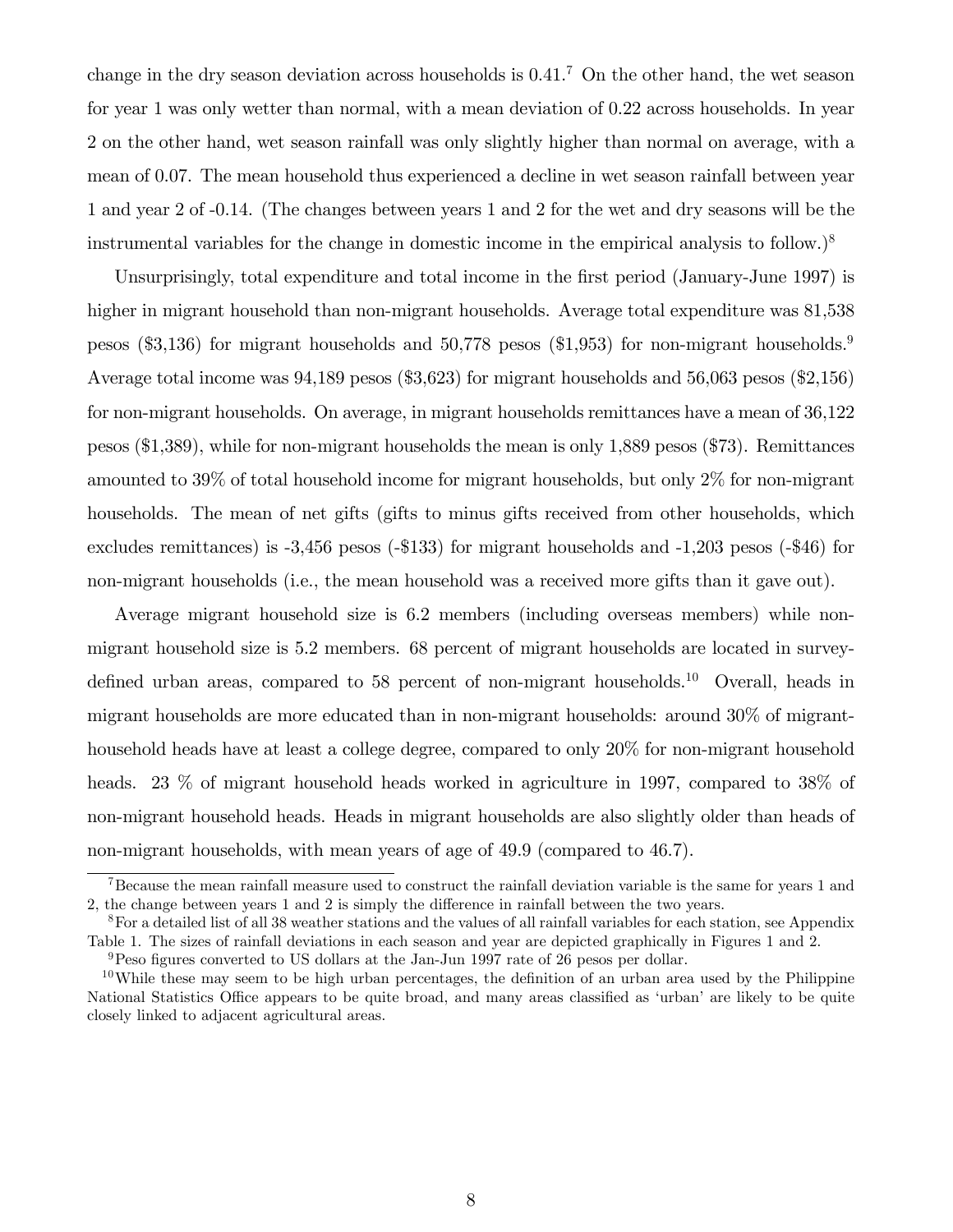### 3.3 Identification strategy

Our main interest is to examine whether households use remittances as insurance, by examining overseas remittance responses to exogenous changes in household income from domestic (Philippine) sources. We describe here our identification strategy.

The remittance amount received by each household at time  $t$  is determined by household characteristics that are constant over time (such as completed education of household adults), time-variant household characteristics (such as household size), time effects common to all households (such as changes in remittance regulations or the nationwide economic situation), as well as time-varying household income from domestic sources. In addition, there may be time effects that vary systematically according to household characteristics, as when a nationwide economic shock has differential effects on better-educated and less-educated households. For household  $h$ at time  $t$ , we write the remittance equation as follows:

$$
R_{ht} = \alpha + \beta Y_{ht} + \boldsymbol{\theta}' \mathbf{X}_{ht} + \boldsymbol{\delta}' \mathbf{W}_h + \gamma_t + \boldsymbol{\chi}'_t (T_t * \mathbf{W}_h) + \varepsilon_{ht}
$$
(4)

 $R_{ht}$  is household remittance receipts from overseas,  $Y_{ht}$  is household income from domestic sources,  $\mathbf{X}_{ht}$  is a vector of time-variant household characteristics, and  $\mathbf{W}_h$  is a vector of timeinvariant characteristics.  $\gamma_t$  is the time effect for period t,  $T_t$  is a dummy for each time period, and the  $T_t * \mathbf{W}_h$  term allows the time effect to vary systematically with household time-invariant characteristics.  $\varepsilon_{ht}$  is a mean-zero error term.

The coefficient of interest is  $\beta$ , the coefficient on domestic income  $Y_{ht}$ . If remittances help insure households from losses of domestic income, this coefficient should be negative. Its magnitude represents the replacement rate of domestic income by remittances from overseas (i.e., a coefficient of 0.1 would imply a  $10\%$  replacement rate).

Although we have rich information on household characteristics that might be included in the vector  $\mathbf{X}_{ht}$ , there remain serious problems with obtaining an unbiased estimate of  $\beta$ . First, there is reverse causation: domestic income itself can be a function of remittances, as when remittances help fund household entrepreneurial investments. Another concern is omitted variable bias: unobservable household characteristics (say, the entrepreneurial spirit of household members) are likely to jointly determine domestic income and remittances. Our identification strategy focuses on reducing bias generated from simultaneity and omitted variables.

We have two observations for each household, so we can control for the influence of unobserv-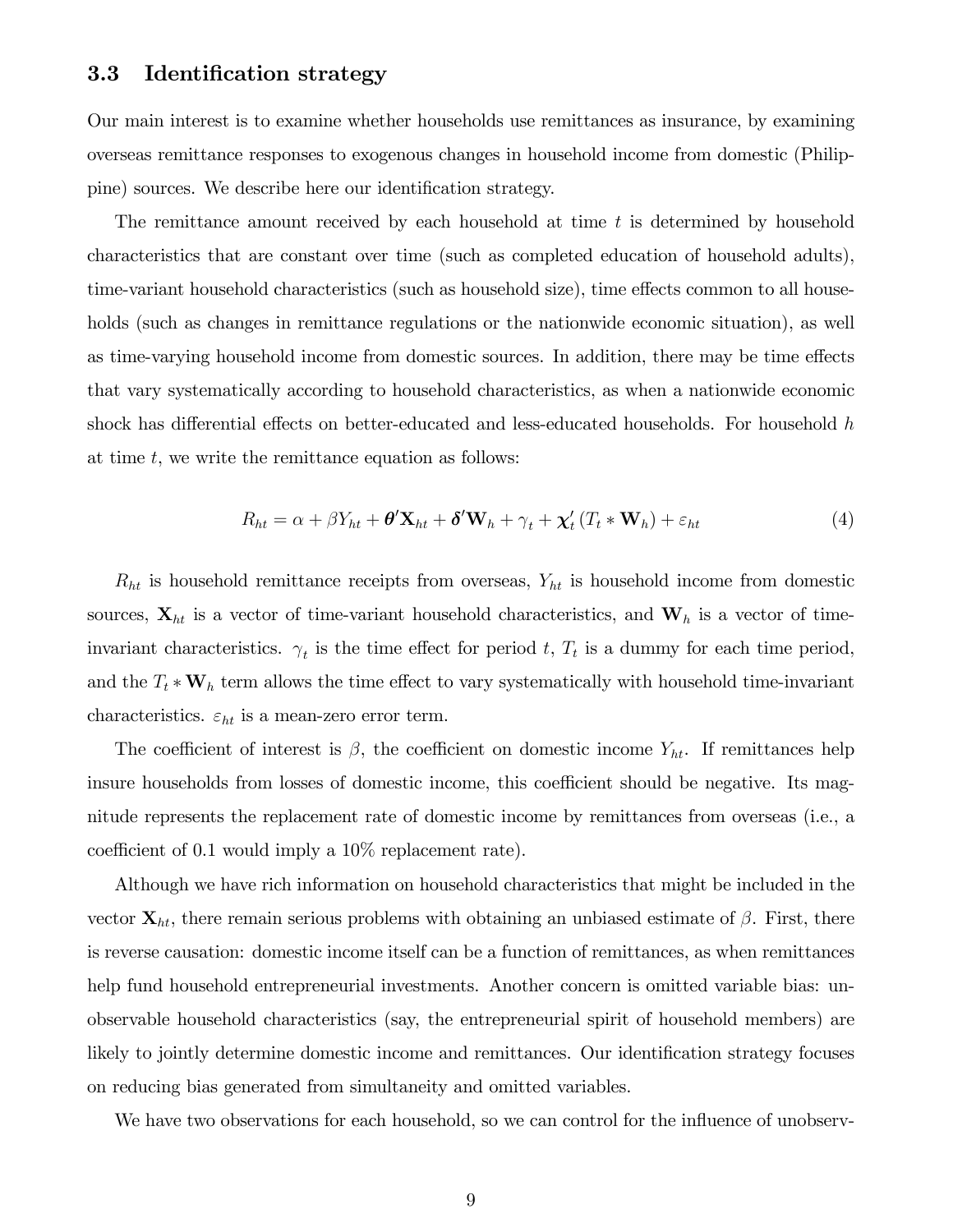able household characteristics by taking first differences. Rewriting equation (4) separately for each of the two years (1997 and 1998) obtains:

$$
R_{h97} = \alpha + \beta Y_{h97} + \theta' \mathbf{X}_{h97} + \delta' \mathbf{W}_h + \gamma_{97} + \mathbf{\chi}'_{97} (T_{97} * \mathbf{W}_h) + \varepsilon_{h97}
$$
(5)

$$
R_{h98} = \alpha + \beta Y_{h98} + \theta' \mathbf{X}_{h98} + \delta' \mathbf{W}_h + \gamma_{98} + \mathbf{\chi}'_{98} (T_{98} * \mathbf{W}_h) + \varepsilon_{h98}
$$
(6)

To eliminate the influence of unobservable household time-invariant characteristics  $W_h$ , we can take first differences, subtracting equation  $(5)$  from equation  $(6)$ , and rearrange to obtain:

$$
\Delta R_{h98} = (\gamma_{98} - \gamma_{97}) + \beta \Delta Y_{h98} + \theta' \Delta \mathbf{X}_{h98} + (\mathbf{\chi}_{98} - \mathbf{\chi}_{97})' \mathbf{W}_h + (\varepsilon_{h98} - \varepsilon_{h97})
$$
(7)

It still remains to deal with time-variant heterogeneity  $\Delta X_{h98}$  and with reverse causation. To do so, we instrument for the change in household domestic income  $\Delta Y_{h98}$  with the change in rainfall between 1997 and 1998. The change in rainfall over the study period should be a valid instrument, as it is likely to have an important effect on household income in a country such as the Philippines where most households owe their livelihoods either directly or indirectly to agriculture. In addition, it is also plausible that rainfall affects remittances primarily via the change in household income.<sup>11</sup>

The first stage regression will be:

$$
\Delta Y_{h98} = \pi_0 + \pi_1 \Delta R A I N \Delta R Y_{h98} + \pi_2 \Delta R A I N \Delta W E T_{h98} + \mu' W_h + \omega_{h98}
$$
(8)

 $\Delta R A I N\_DRY_{h98}$  and  $\Delta R A I N\_W ET_{h98}$  are the changes in rainfall relevant for the change in income between 1997 and 1998, in the dry and wet seasons, respectively. The inclusion of  $W_h$ in the regression allows for heterogeneity in the time trend from 1997 to 1998 across households depending on time-invariant characteristics.  $\omega_{h98}$  is a mean-zero error term.

The predicted change in income from equation (8),  $\widehat{\Delta Y_{h98}}$ , can be substituted for  $\Delta Y_{h98}$  in equation (7), and various terms rewritten to obtain:

$$
\Delta R_{h98} = \xi + \beta \Delta \widehat{Y_{h98}} + \nu' \mathbf{W}_h + \eta_{h98}
$$
\n(9)

 $\xi$ , a constant term, substitutes for the change in year effects,  $\nu$  for the change in the vector of

 $11$ In robustness checks below, we examine and reject the existence of important alternative channels (other than household income) for rainfall's effects on remittances.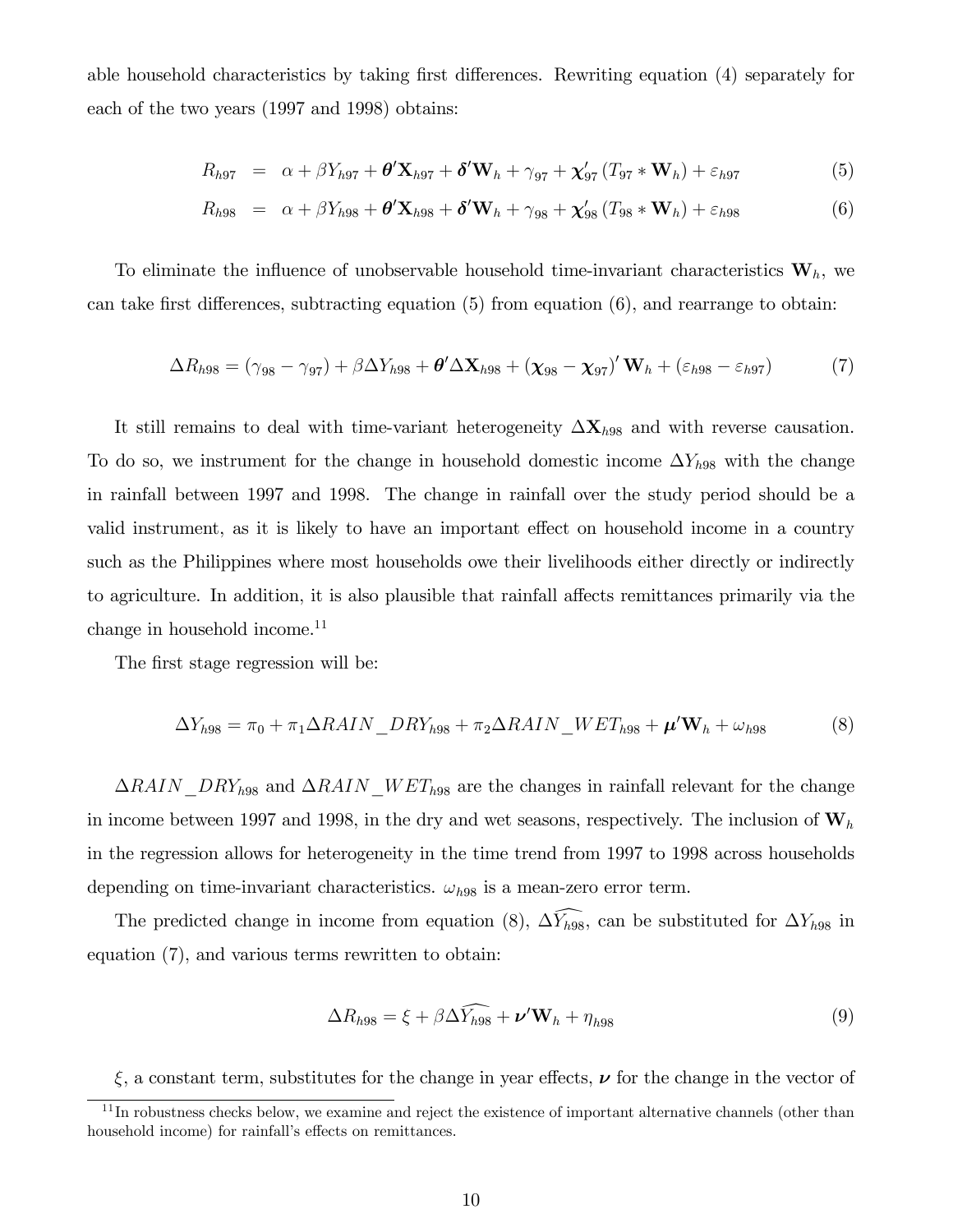coefficients  $(\chi_{98} - \chi_{97})$ , and the new error term  $\eta_{h98}$  for the remaining terms from equation (7),  $\varepsilon_{h98} - \varepsilon_{h97} + \theta' \Delta X_{h98}$ . (Now that the change in household income is instrumented by rainfall, it is plausible to assume that shocks to other household outcomes  $\Delta \mathbf{X}_{h98}$  are orthogonal to  $\Delta \widehat{Y}_{h98}$ and so can safely be included in the error term.)

Equation (9) will be the estimating equation to be used in the regression analysis. The variables included in the vector of controls  $\mathbf{W}_h$  are a set of household characteristics in the first period (Jan-Jun 1997): an indicator for urban location; five indicators for head's highest level of education completed (elementary, some high school, high school, some college, and college or more; less than elementary omitted); six indicators for head's occupation (professional, clerical, service, production, other, not working; agricultural omitted); and log per capita household income.

Serial correlation in the outcome variables is likely to be a problem in this panel dataset, biasing OLS standard error estimates downward (Bertrand, Duflo and Mullainathan (2004)). In particular, the concern is correlation among error terms of households associated with the same weather station, because the rainfall instrumental variables only vary at this level. So standard errors allow for an arbitrary variance-covariance structure within the coverage areas of 38 weather stations (standard errors are clustered by weather station coverage area).

#### 3.4 Regression results

This subsection first describes the impact of rainfall shocks on changes in household domestic income. It then presents the impact of changes in household domestic income (instrumented by rainfall shocks) on changes in household remittance receipts from overseas. In addition, it also looks at the impact of instrumented domestic income on total household expenditures, and gifts given to other households.

#### 3.4.1 Impact of rainfall on domestic income (first stage estimates)

Regression results from the first stage—predicting changes in domestic income using rainfall shocks—are presented separately for migrant and non-migrant households in Table 2. The regressions are as described above in equation  $(8)$ . The first column presents coefficient estimates for migrant households, while the second row shows results for non-migrant households.

The dependent variable in both regressions is the change in household domestic (Philippinesource) income between the January-June 1997 and April-September 1998 reporting periods, divided by initial (January-June 1997) total household income. (For example, a change amounting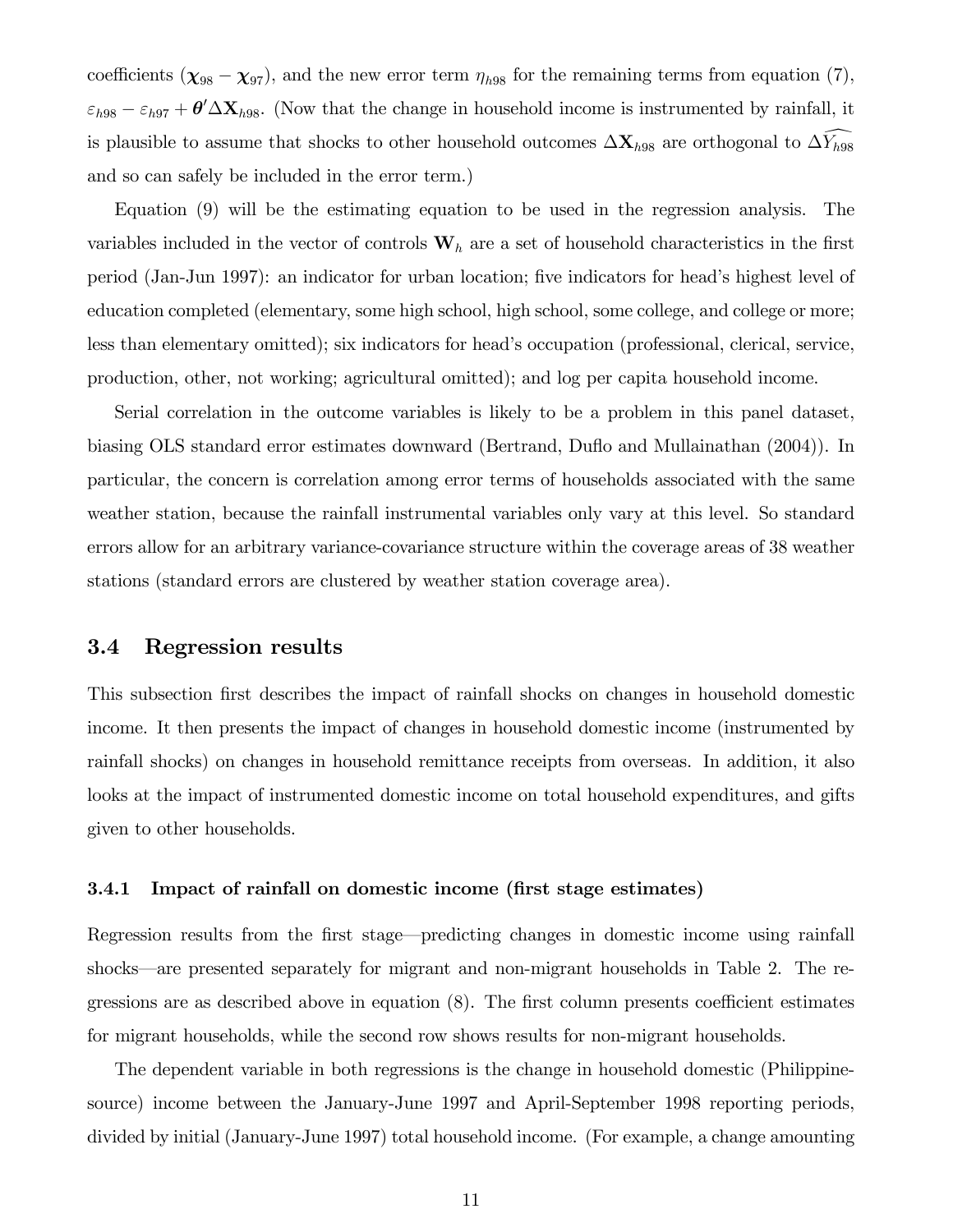to 10% of initial income is expressed as  $0.1^{12}$ ) The mean of the dependent variable is 0.10 for migrant households and 0.14 for non-migrant households, indicating that both types of households experienced increases in domestic-source income between the two time periods on average.

The coefficient on the dry season rainfall shock is positive and statistically significant for both migrant and non-migrant households. An increase of 1000 millimeters of rainfall in the preceding dry season leads household domestic income to rise by from 6.1 to 7.6 percentage points (as a fraction of initial total household income) across the two groups of households. The coefficient on the wet season rainfall shock is negative for both migrant and non-migrant households, but in neither case is the coefficient statistically significant. In absolute value, the wet season coefficients are slightly smaller than the dry season coefficients.

The two rainfall shock variables jointly appear to be quite strong as instrumental variables, as evidenced by F-statistics of tests of joint significance. The F-statistic for the test of the joint significance of the rainfall variables in the migrant household regression is 4.68, with a p-value of 0.015. The F-statistic for the test of the joint significance of the rainfall variables in the non-migrant household regression is 3.06, with a p-value of 0.058.

#### 3.4.2 Instrumental variables estimates

The instrumental variables estimates described here have regression equation (9) as the basis.

3.4.2.1 Remittance receipts Table 3 presents OLS and instrumental variables regression results where the outcome variable is the change in household remittance receipts from overseas between the January-June 1997 and April-September 1998 reporting periods, expressed as a share of initial (January-June 1997) household income. On average, both migrant and non-migrant households saw increases in remittances over the time period: the means of the dependent variable for the two subsamples are 0.12 and 0.02, respectively.

OLS and IV estimates are presented for migrant households in the Örst two columns, and similarly for non-migrant households in the remaining two columns. For migrant households, the OLS estimate of the impact of the change in household domestic income on the change in remittances is negative and statistically significant at the 10% level, but is small in magnitude

<sup>&</sup>lt;sup>12</sup>Dividing by pre-crisis household income achieves something similar to taking the log of an outcome: normalizing to take account of the fact that households in the sample have a wide range of income levels, and allowing coefficient estimates to be interpreted as fractions of initial household income. I choose to normalize outcome variables in this way (rather than taking the log) because some second-stage outcome variables (in particular, remittances) often take on zero values.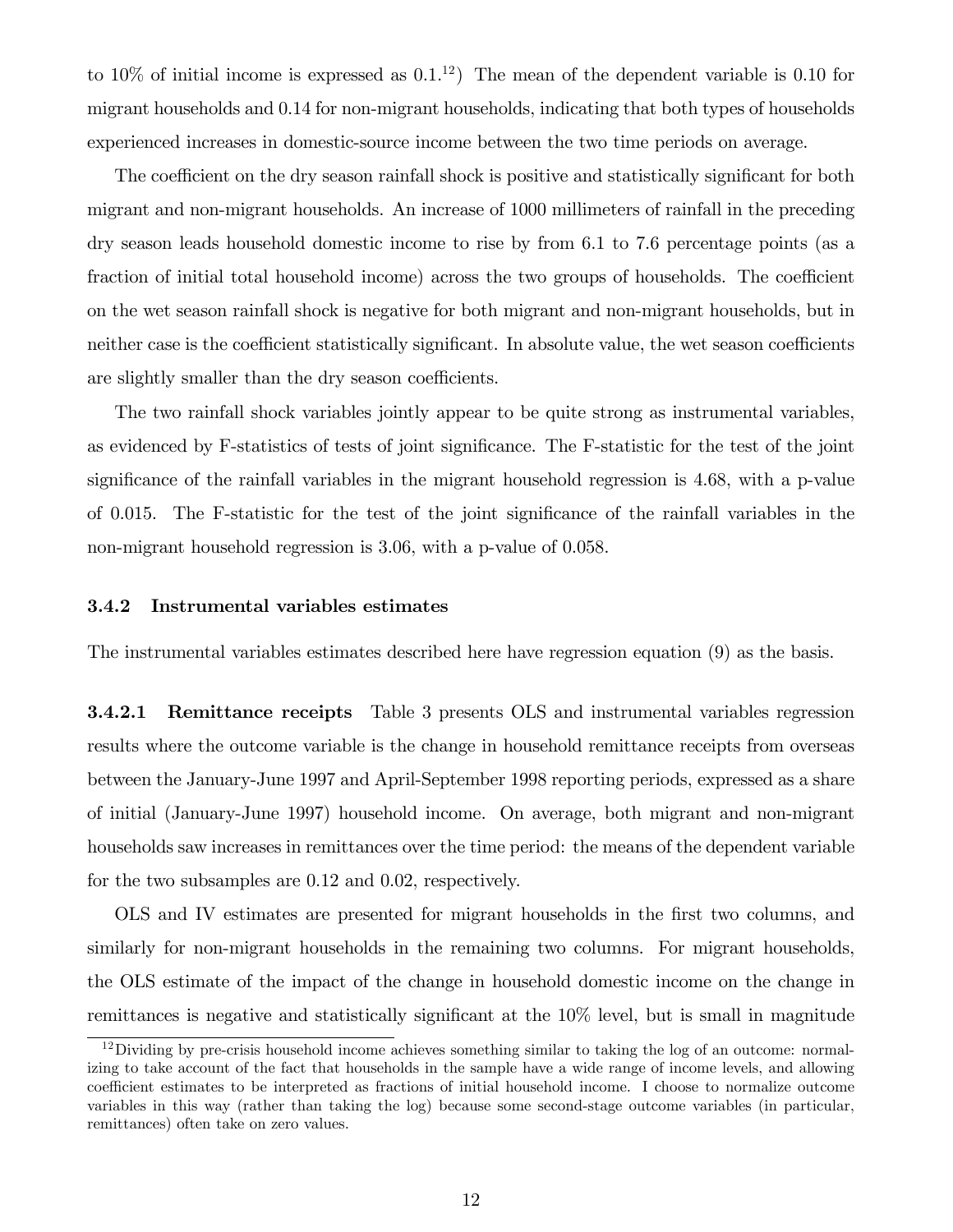(-0.067). By contrast, the corresponding IV estimate is negative, large in magnitude (-1.067), and statistically significant at the  $5\%$  level.

The OLS and IV estimates of the impact of changes in household domestic income on changes in remittances are dramatically different, highlighting the importance of the IV approach to this question. A number of factors are likely to help explain this difference. First of all, classical measurement error in domestic household income will lead the OLS coefficient to be attenuated (particularly as this is a regression in first-differences). Second, reverse causation may be at work. For example, increases in remittances may reflect increased investment in household entrepreneurial enterprises, leading to increased domestic income. This would lead the OLS coefficient to be biased in a positive direction. Finally, there may be omitted variables positively correlated with both the change in remittances and the change in income. For example, a need to accumulate resources for a large household purchase (such as a vehicle) or some other lump-sum payment (like tuition, or medical expenses) might lead to both increased remittances, increased domestic labor supply, and increased domestic income. Omitted variable stories such as these would also cause positive bias in the OLS coefficient compared to the IV.

For migrant households, the IV estimate of the impact of changes in household domestic income on changes in remittances indicates that essentially all of household income declines are replaced by remittance receipts from overseas. We cannot reject the null hypothesis of full insurance (that the coefficient is equal to negative one).

The contrast to the results for the non-migrant households (the latter two columns of Table 3) is striking. In both the OLS and IV regressions, the coefficient on the change in domestic income is quite small in magnitude and not statistically significantly different from zero. These results are sensible, as they indicate that remittances do not appear to serve as insurance in households that do not have a member working overseas.

**3.4.2.2** Household expenditures If remittances serve as insurance for migrant households, changes in household expenditures should be relatively unresponsive to changes in household domestic income, because remittances respond so strongly (and in the opposite direction) to changes in household domestic income. It is also of interest to explore whether expenditures in migrant households are smoother than in non-migrant households in the face of domestic income shocks.

So Table 4 presents results from OLS and instrumental variables regressions where the outcome variable is the change in household expenditures between the January-June 1997 and April-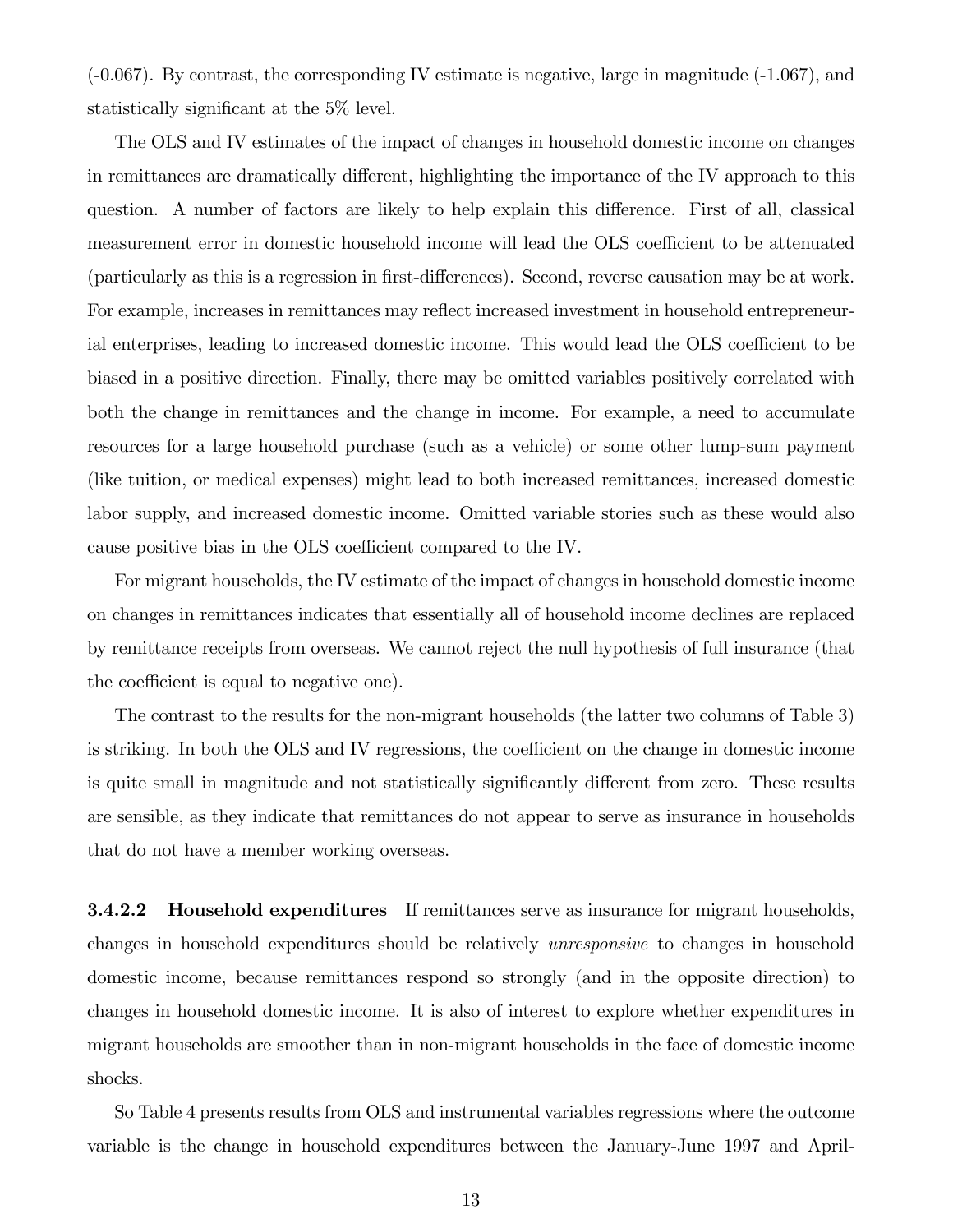September 1998 reporting periods, expressed as a share of initial (January-June 1997) household expenditures. The mean of the dependent variable is 0.18 for migrant households and 0.09 for non-migrant households (on average, expenditures increase between the two time periods).

The regression specifications and the overall format of the table are otherwise the same as in Table 3. The OLS results indicate that household domestic income is highly positively related with total expenditures for both migrant and non-migrant households. For example, for migrant households a 10 percentage point increase in domestic household income is associated with 5.8 percentage point increase in total expenditure; the magnitude of the OLS coefficient is similar for non-migrant households.

In the IV specification, however, the magnitude of income coefficient for migrant households declines dramatically (from 0.584 to -0.077) and also declines somewhat for non-migrant households (from  $0.647$  to  $0.358$ ). Neither of the IV coefficients on the change in domestic income in the migrant and non-migrant household samples are statistically significantly different from zero. The fact that the coefficient on the change in domestic income in the migrant regression is so close to zero (and that it is not statistically significant) is consistent with remittances playing an important role in helping these households maintain their expenditure levels when they experience income shocks. That said, standard errors in the IV regressions are quite large (the equality of the OLS and IV coefficients cannot be rejected), so these results should only be taken as suggestive.

The relative decline in the coefficient on the change in domestic income is larger for migrant households than for non-migrant households, although again standard errors are too large to allow strong conclusions. This is most appropriately taken as merely suggestive evidence that migrant households are better able to smooth expenditures in the face of exogenous income shocks.

3.4.2.3 Net gifts to other households The theoretical model of section 2 assumes that risksharing takes place between overseas migrants and their family members in the origin country. But it could also be the case that overseas migrants enter into risk-sharing arrangements with others who are not part of the origin household, such as more distant family members or friends. If this is the case, it is reasonable to imagine that remittances from the overseas migrants to the non-household members would be sent first to the origin household members before being passed on to others outside the household.

We explore this possibility by asking whether net gifts from migrant households to other households rise when negative income shocks occur. The outcome variable will be the change in net gifts (gifts to other households minus gifts received from other households, in cash and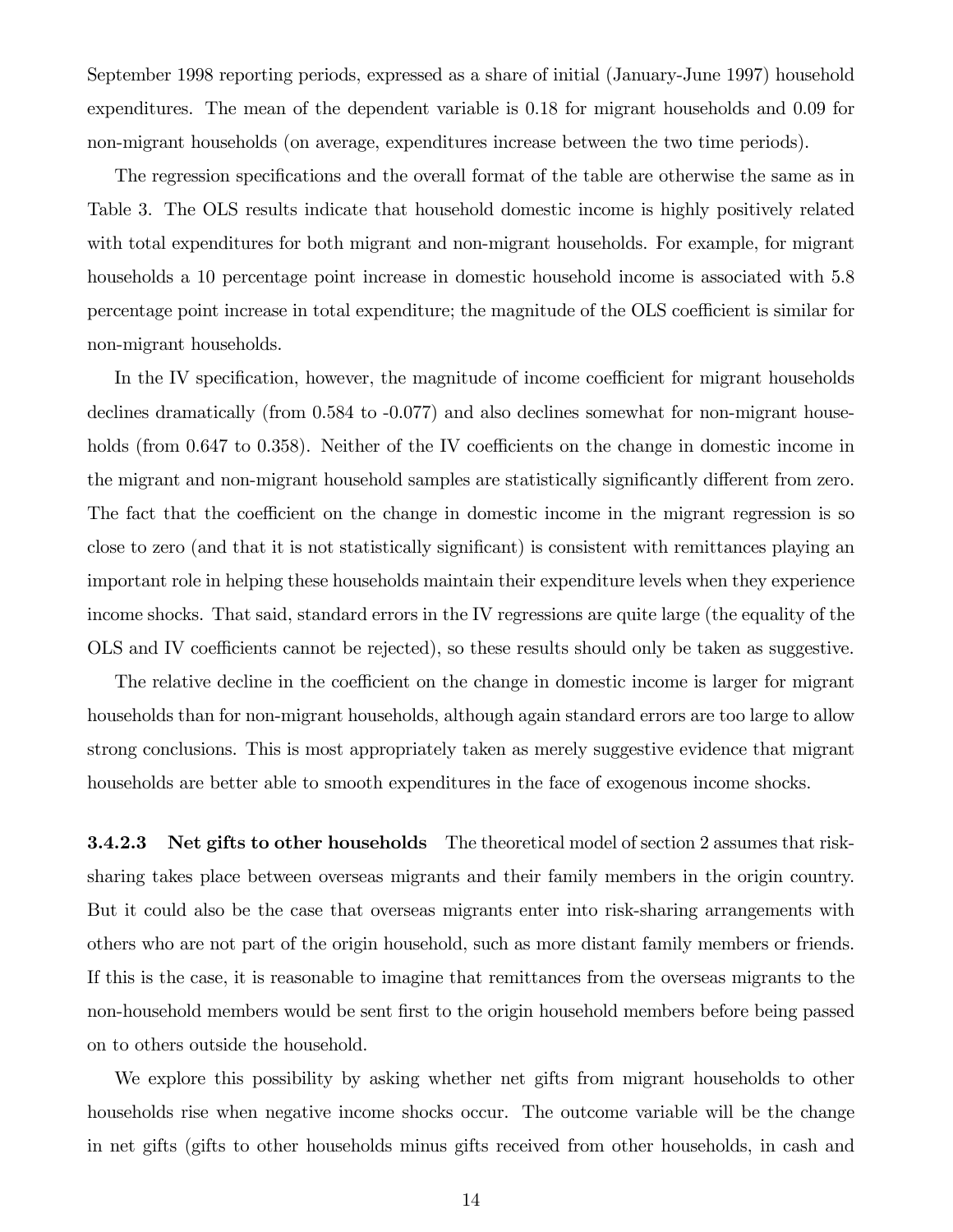in-kind) between the January-June 1997 and April-September 1998 reporting periods, expressed as a share of initial (January-June 1997) household expenditures.<sup>13</sup> On average, both types of households increased their net giving over the time period: the means of the dependent variable for migrant and non-migrant households are 0.03 and 0.02, respectively.

To start with, it is important to recall that the rainfall shocks used as instruments are common to all households in a local area, so that the exogenous variation in income identified is also common to all households in the same area. In other words, migrant households predicted to be suffering from negative income shocks are in areas where other households also experienced such shocks. If remittances were partly shared with other households, then we should see net gifts to other households move in the same direction as remittances in response to changes in household domestic income: declines in (instrumented) domestic income should lead to increases in remittance receipts, alongside increases in net gifts to other households. So when the change in net gifts is the dependent variable, the coefficient on the change in domestic household income should be negative.

Table 5 presents results from OLS and instrumental variables regressions. Again, specifications and the table format are the same as in Tables 3 and 4. For migrant households, the OLS coefficient on the change in domestic income is negative and statistically significant at the  $10\%$ level, but it is quite small in magnitude  $(-0.012)$ . By contrast, the corresponding IV coefficient is substantially larger in magnitude  $(-0.179)$ , negative, and statistically significant at the  $10\%$  level. The IV result suggests that a 10 percent point decrease in domestic income is associated with 1.8 percentage point increase in net gifts (as share of initial total expenditures). This result is consistent with remittance receipts of migrant households being shared with other households, and may be explained by migrants being in risk-sharing arrangements with people in the origin country beyond just their immediate household members.<sup>14</sup>

By contrast, there is no evidence of changes in net gifts among non-migrant households when domestic income fluctuates. The coefficient on the change in domestic income is close to zero and not statistically significant in both the OLS and IV specifications.

 $13\text{As}$  defined, gifts exclude remittances sent or received.

 $14$ It is also possible that migrants' origin-country household members themselves independently enter into risksharing arrangements with non-household members.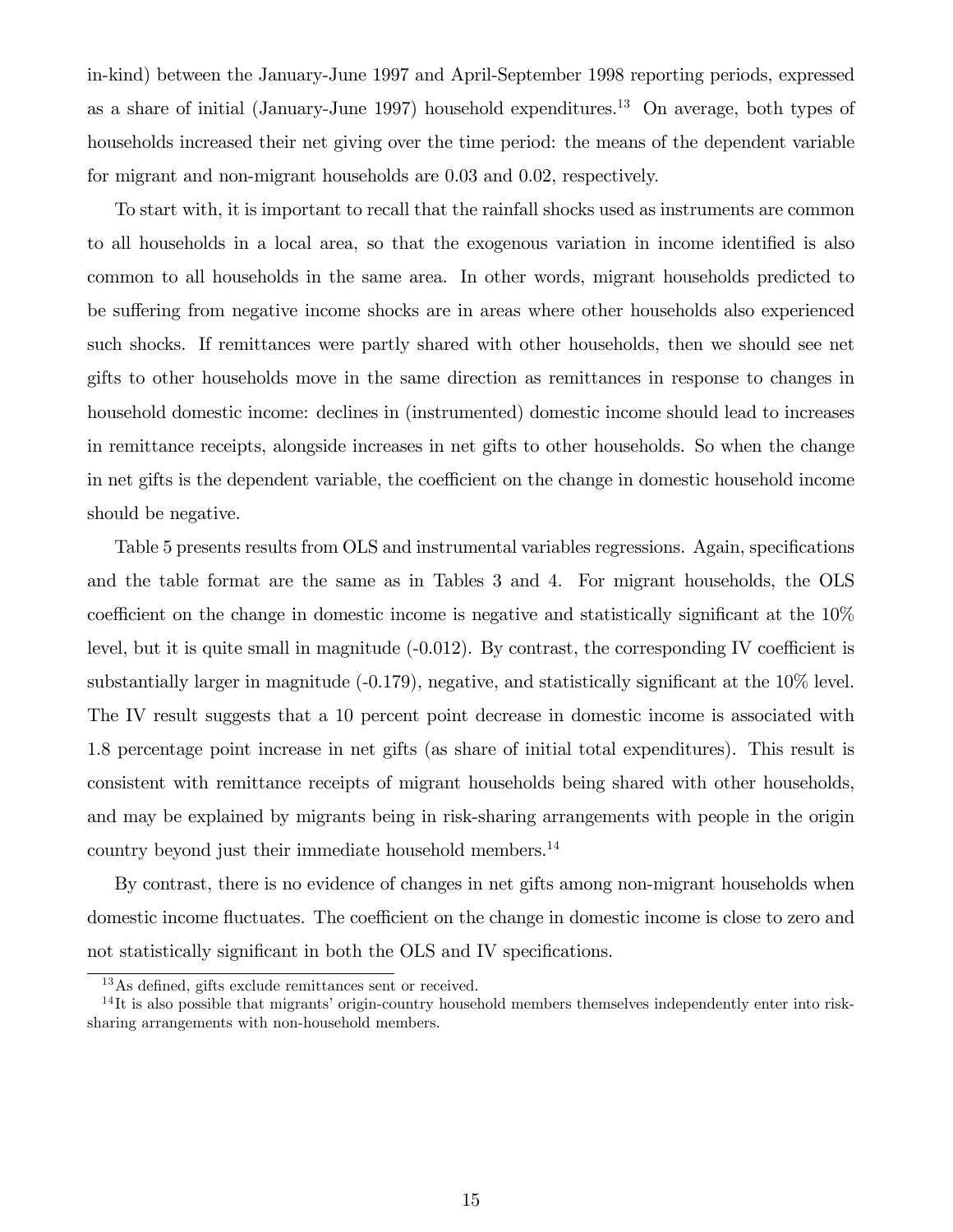We discuss here evidence against alternative channels (other than income) of rainfall's effects, and against an important potential confounding factor (exchange rate changes in migrants' overseas locations).

#### 3.5.1 Potential violations of exclusion restriction

An important concern when instrumenting for changes in household income using rainfall variation is that rainfall shocks affect all households in a local area. Because of this, at least part of the effects found may be due to changes in locality-level economic conditions (such as wage rates), rather than merely due to changes in household income.<sup>15</sup> This would be a violation of the IV exclusion restriction, the assumption that the rainfall instruments only affect household remittances via their effect on household income.

In this subsection we test for potential violations of the exclusion restriction. One way in which rainfall might affect remittances is via changes in the relative returns to various types of work, which could lead households to change their labor supply. This could be problematic if changes in household labor supply lead to changes in remittances independent of their effects on household income. For example, if adults in the household spend more time working, households may hire maids or nannies to provide child care, and remittances may rise to help pay for such help. Or, households may invite older relatives to live with them and look after children, and remittances may rise to help support the larger number of household members. If such responses are empirically important, the IV regression estimates of the impact of the change in domestic income on the change in remittances will be biased, in directions that cannot be predicted in advance.

To test whether such concerns have any basis, it is useful to test the stability of the IV regression coefficients in the previous tables to the inclusion of control variables for the change in various alternative channels. In particular, we include control variables for the change in total household hours worked, and for the change in household size.<sup>16</sup> Any substantial change in the IV estimates when including these control variables would cast doubt on the assumption that the effects of rainfall are working primarily via changes in domestic income.

 $^{15}$ Rosenzweig and Wolpin (2000) raise concerns from using weather events as instrumental variables.

<sup>&</sup>lt;sup>16</sup>Hours worked in the past week are reported for all household members above the age of 10. The change is from July 1997 to October 1998. The change in household size is over the same time period, and includes overseas members.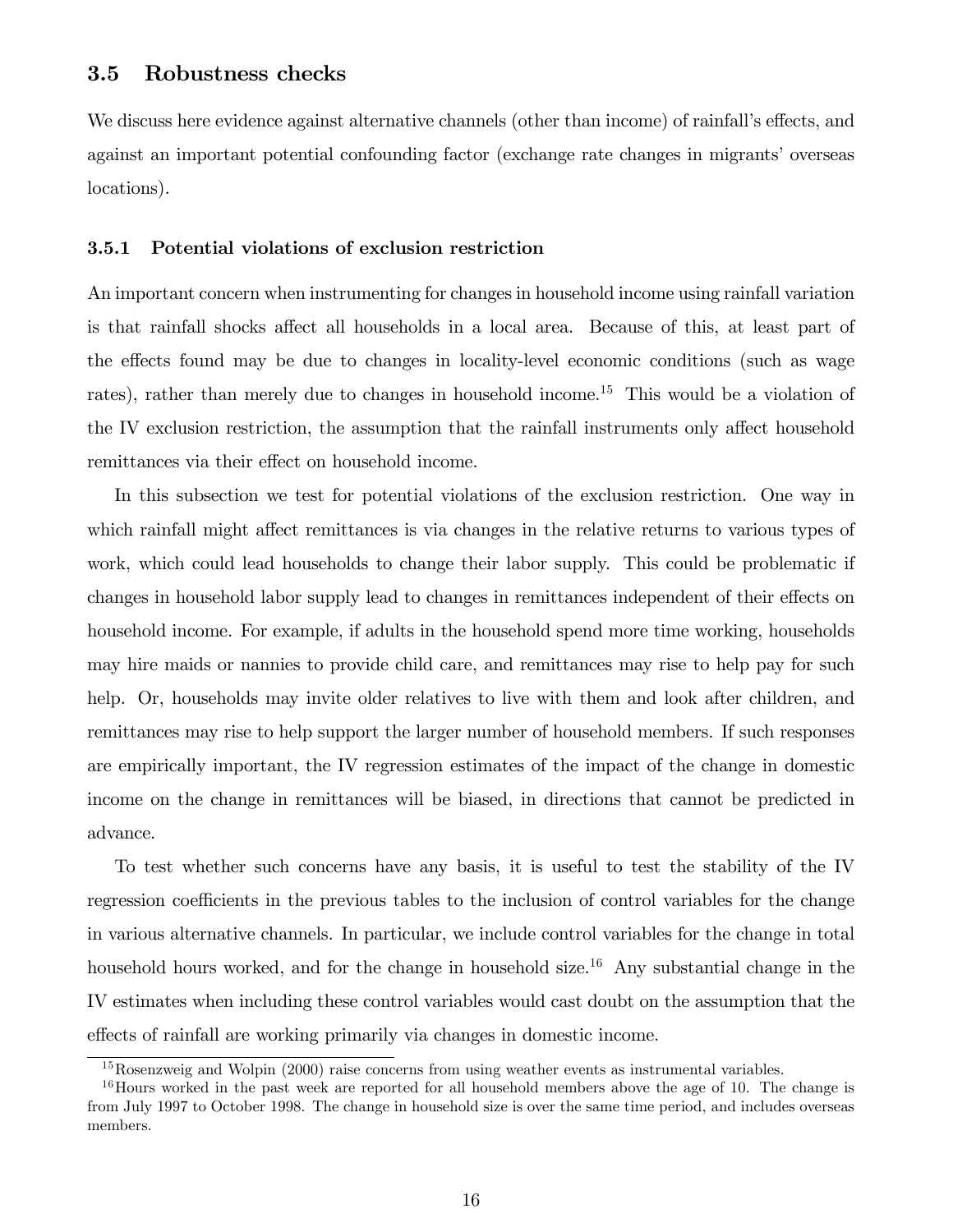Table 6 presents the results of this exercise. Each cell of the table is the coefficient (standard error) on the change in household domestic income, in either an OLS or IV regression, for migrant and non-migrant households separately.

The first row of the table presents coefficient estimates in regressions where the outcome variable is the change in remittances, as in Table  $3$ . As it turns out, the coefficient estimates are very similar to those in Table 3. For example, the coefficient in the IV specification for migrant households in Table 6 is  $-0.953$  (and is statistically significant at the  $5\%$  level), compared with  $-1.067$  in Table 3. There appears to be little reason to be concerned that rainfall affects remittances via changes in household labor supply or changes in household size, independently of rainfall's effects on income.

The second and third rows of the table are similar to the first row, except that the outcome variables are different. The second row presents results for the change in household expenditure (compare these to Table 4), and the third row for the change in net gifts (corresponding to Table 5). In neither of these cases are the coefficient estimates substantially different from previous tables. In the migrant-household IV regressions, the coefficient for household expenditure remains close to zero and is still not statistically significantly from zero, while the coefficient for net gifts is very similar in magnitude and significance level to the corresponding coefficient in Table 5. For these outcomes as well, there appears to be little cause for concern that the IV exclusion restriction is violated.<sup>17</sup>

#### 3.5.2 An omitted variable concern: changes in exchange rates

Another general identification concern arises because 1997-1998 was a time of substantial economic fluctuation in the Philippines (and in other Asian countries) due to the Asian financial crisis. The Philippine economy experienced a decline in economic growth after the onset of the crisis in mid-1997. Annual real GDP contracted by 0.8% in 1998, as compared to growth of 5.2% in 1997 and 5.8% in 1996 (World Bank 2004). The urban unemployment rate (unemployed as a share of total labor force) rose from 9.5% to 10.8% between 1997 and 1998, while the rural unemployment rate went from 5.2% to 6.9% over the same period (Philippine Yearbook (2001), Table 15.1).

Of course, any effects of the domestic economic downturn common to all households are not an issue, as the regressions of this paper use first-differenced variables, so that common economic shocks are captured in the constant term. In addition, the control variables for households<sup>'</sup> 1997

<sup>&</sup>lt;sup>17</sup>Results in Table 6 for non-migrant households are also similar to corresponding estimates in Tables  $3, 4$ , and 5.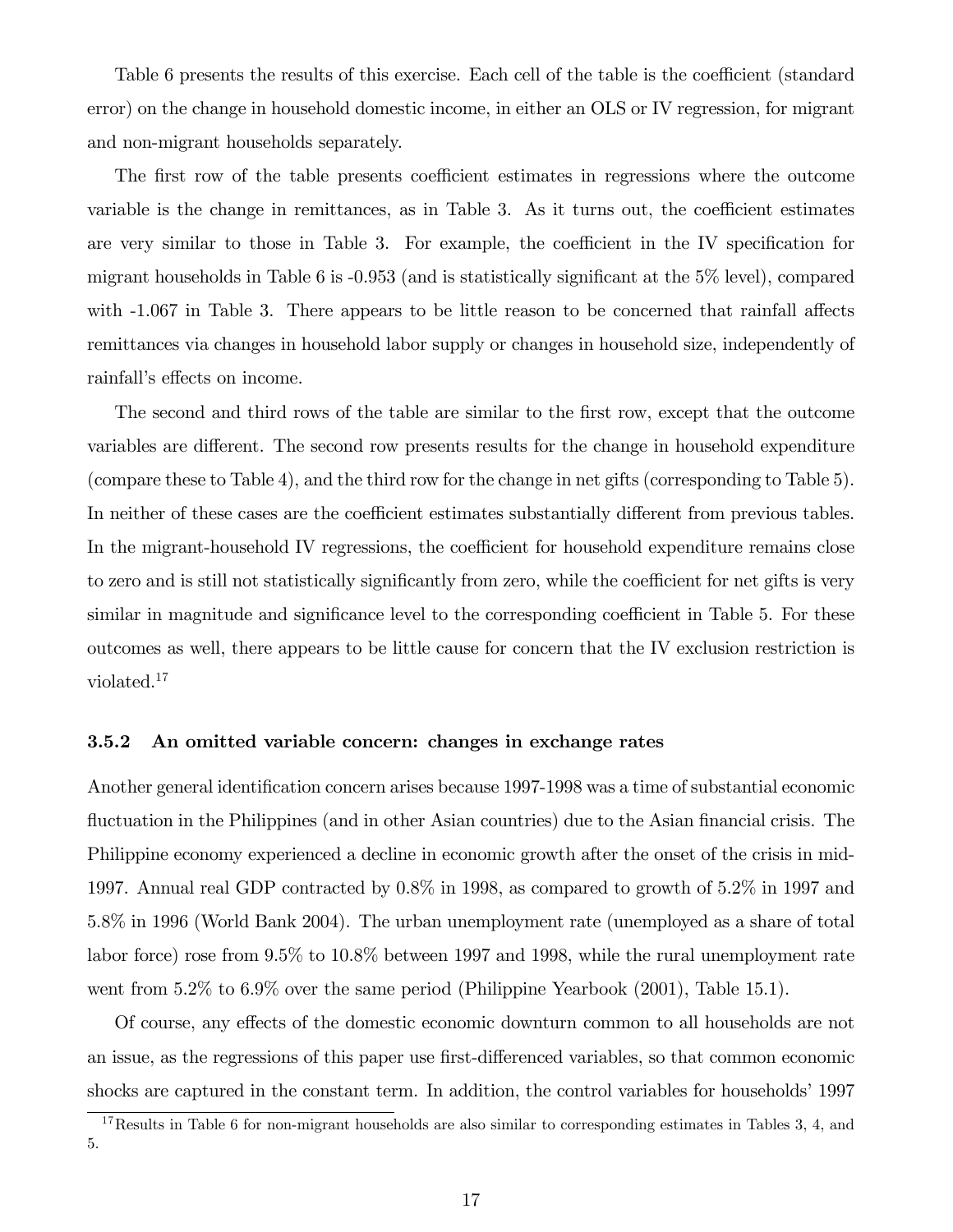characteristics included in all regressions (education, occupation, income, and urban indicator) will help account for any differential effects of the 1997-1998 crisis that differ across households by socio-economic status.

However, there is another important dimension of heterogeneity that is particularly relevant for migrant households: fluctuations in the exchange rates faced by migrant members. The devaluation of the Thai baht in June 1997 set off a wave of speculative attacks on national currencies, primarily (but not exclusively) in East and Southeast Asia. Overseas Filipinos work in dozens of foreign countries, including many of those most affected by exchange rate shocks due to the 1997 Asian Önancial crisis such as Korea and Malaysia (and, to a lesser extent, Taiwan, Singapore, and Japan).<sup>18</sup>

An omitted variable concern arises if the 1997-1998 exchange rate shocks experienced by households in particular areas happen to be correlated with the rainfall shocks in the same areas over the same time period. If, for example, areas that had bigger declines in dry season rainfall (and thus greater declines in income) also had exchange rate shocks that allowed migrants to send more remittances, then the negative relationship between income and remittances would be overstated.

To test whether such concerns are empirically important, we repeat the main regressions of the paper for migrant households while including as a control variable the change in the exchange rate (Philippine pesos per unit of foreign currency) experienced by the household's migrants. The change in the exchange rate is the average of the 12 months leading to Oct 1998 minus the average of the 12 months leading to Jun 1997, divided by the latter (e.g., a  $10\%$  increase is 0.1).<sup>19</sup>

Table 7 presents coefficient estimates on the change in household domestic income from OLS and IV regressions when including this exchange rate shock control variable. The outcome variables are the change in remittances (Örst row), the change in household expenditure (second row), and the change in net gifts (third row). None of the coefficients turn out to be substantially different from the corresponding coefficients in Tables 3 to 5 (when this control is not included). The exchange rate shocks experienced by household migrants appear to be orthogonal to the rainfall shocks experienced by their origin households back home. There is no evidence that omitted variables bias due to correlation between exchange rate and rainfall shocks is a cause for concern.

 $18$ Yang (2004a) examines the impact of these heterogeneous exchange rate shocks on human capital investment and entrepreneurship in migrants' origin households.

<sup>&</sup>lt;sup>19</sup>For further discussion of the exchange rate shock measure, see Yang  $(2004a)$ .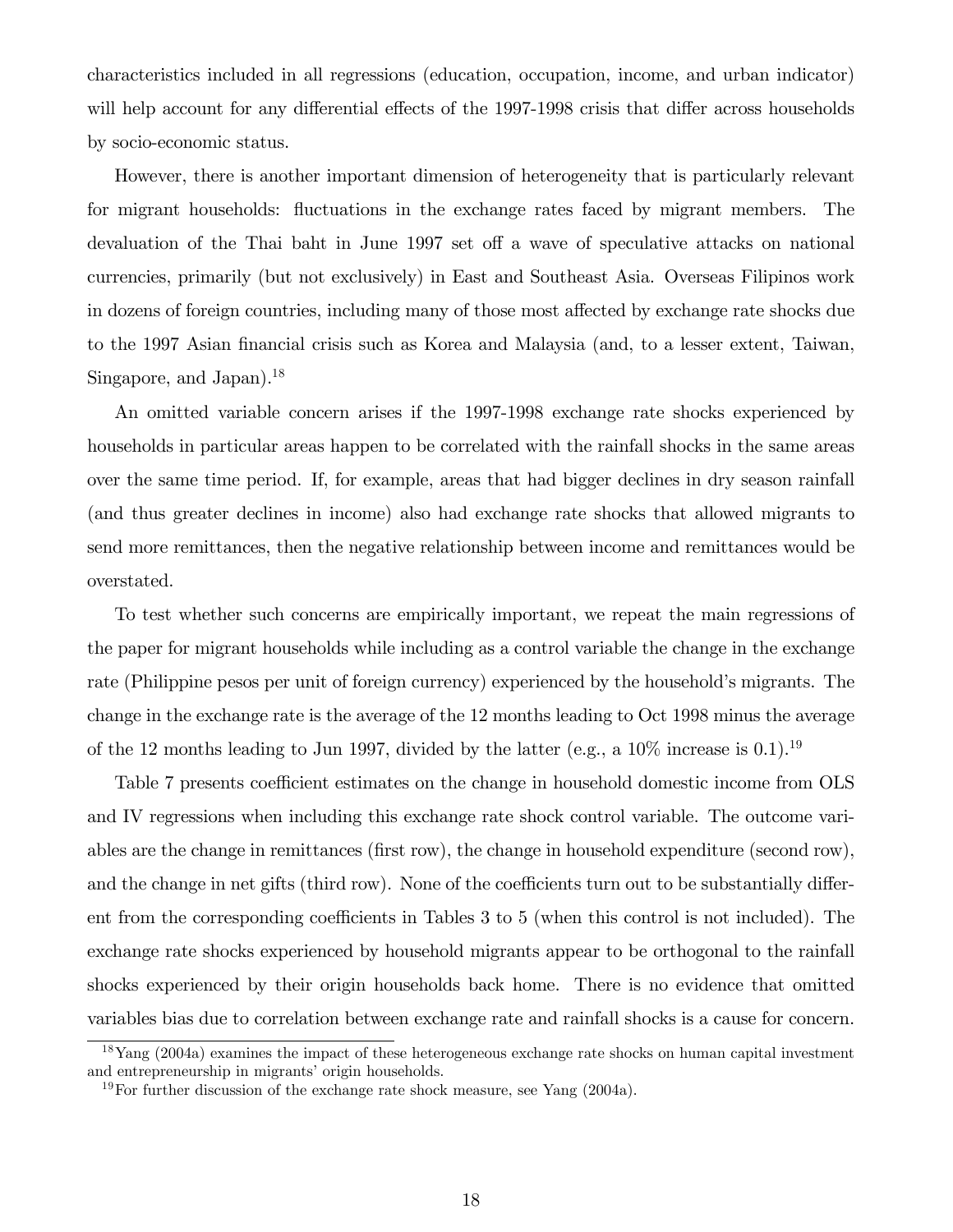# 4 Conclusion

It is widely claimed that international remittances serve as insurance for family members in migrants' origin countries in the face of economic shocks. However, until now there has been no evidence using microdata on households in developing countries that remittances in fact respond in this manner to changes in household income. This paper Ölls this gap, using panel household survey data from the Philippines that includes data on remittance receipts from overseas and on household income.

Household income and remittances are jointly determined, making an instrumental variables approach necessary. In particular, we exploit rainfall shocks as instrumental variables for changes in household income. In households with overseas migrants, we find that exogenous changes in income lead to changes in remittances of the opposite sign, consistent with an insurance motivation for remittances. In such households, we cannot reject the null hypothesis of full insurance, as we estimate a replacement rate of household domestic income by remittances very close to 100%. By contrast, changes in household income have no effect on remittance receipts in households without overseas migrants. Remittance receipts may also be partly shared with others outside the household: in migrant households, net gifts to other households move in the same direction as remittance receipts in response to income shocks. The magnitude of the change in net gifts is roughly one-sixth the size of the change in remittances.

A key question that arises is whether remittance responses to income shocks depend on the performance or availability of alternative methods of coping with risk, such as credit markets, reciprocal transfer networks, and asset sales. In particular, the availability of other risk-coping mechanisms may depend on whether shocks are aggregate (shared by other households) or idiosyncratic (on average uncorrelated with other households).

By focusing on income shocks driven by local weather changes, this paper assesses the role of remittances as insurance in the face of *aggregate* shocks to local areas. One reason why we find such large responses of remittances to rainfall-driven income shocks could be that such shared shocks make it more difficult to access credit or interhousehold assistance networks that normally help households cope with risk. For example, when a large fraction of households in a local area experience a negative shock, the demand for credit may rise, leading to increases in local interest rates. Some substantial fraction of households needing loans may thus be priced out of the credit market. In addition, there may be difficulties in smoothing consumption via asset sales when shocks are aggregate, because other households simultaneously seek to sell their assets, driving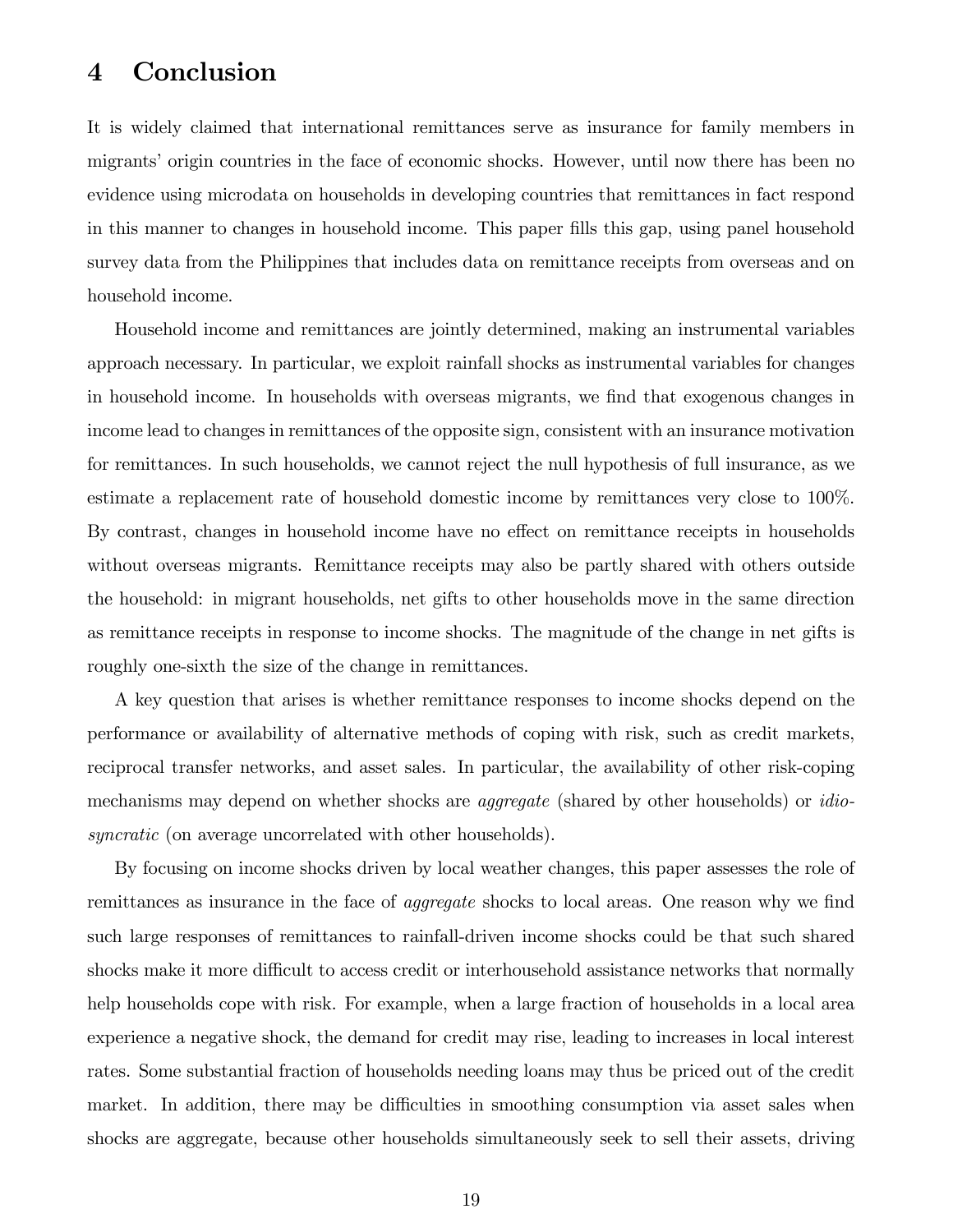down asset prices.<sup>20</sup> If aggregate shocks lead local-level risk-coping mechanisms to break down, remittance inflows from migrant household members may be used more heavily as a smoothing device.

An important avenue for future research may therefore be to examine whether remittances exhibit such large responses to income shocks when the shocks are *idiosyncratic*, or specific to given households. An idiosyncratic shock experienced by a given household, if truly uncorrelated on average with shocks experienced by other households, should have negligible effects on the quality of local-level risk-coping mechanisms, and so households should be better able to use such mechanisms than if the shock was aggregate. One might hypothesize that remittances might not respond nearly as much to idiosyncratic shocks, precisely because households should still have access to alternative local-level risk-pooling arrangements.

# 5 Data appendix

Four linked household surveys were provided by the National Statistics Office of the Philippine government: the Labor Force Survey (LFS), the Survey on Overseas Filipinos (SOF), the Family Income and Expenditure Survey (FIES), and the Annual Poverty Indicators Survey (APIS).<sup>21</sup>

The Labor Force Survey (LFS) collects data on primary activity, hours worked in the past week, and demographic characteristics of household members aged 10 or above. These data refer to the household members' activities in the week prior to the survey. The survey defines a household as a group of people who live under the same roof and share common food. The definition also includes people currently overseas if they lived with the household before departure. As collected in the LFS, hours worked refers only to work for pay or profit, whether outside or within the household, or work without pay on a family farm or enterprise; it excludes housekeeping and repair work in one's own home.

The Survey on Overseas Filipinos (SOF) is administered in October of each year to households reporting in the LFS that any members left for overseas within the last five years. The SOF collects information on characteristics of the household's overseas members, their overseas locations and lengths of stay overseas, and the value of remittances received by the household from overseas in the last six months (April to September).

In the analysis, we use the July 1997 and October 1998 rounds of the LFS and the October 1997 and October 1998 rounds of the SOF. We obtain household income and expenditures from the FIES for Jan-Jun 1997 and from the APIS for Apr-Sep 1998 (because no FIES was conducted in 1998). Total income includes remittance receipts, but we instrument for the change in domestic household income (which excludes remittances). Total expenditures include current consumption as well as purchases of real property, home repairs, installment payments, and loan repayments.

The sample used in the empirical analysis consists of all households meeting the following criteria: (1) The household's dwelling was also included in the October 1998 LFS/SOF. As men-

 $^{20}$ This point has been made by Rosenzweig and Wolpin (1993), Fafchamps, Udry, and Czukas (1998), and Lim and Townsend (1998).

<sup>&</sup>lt;sup>21</sup>Use of the data requires a user fee, and the datasets remain the property of the Philippine government.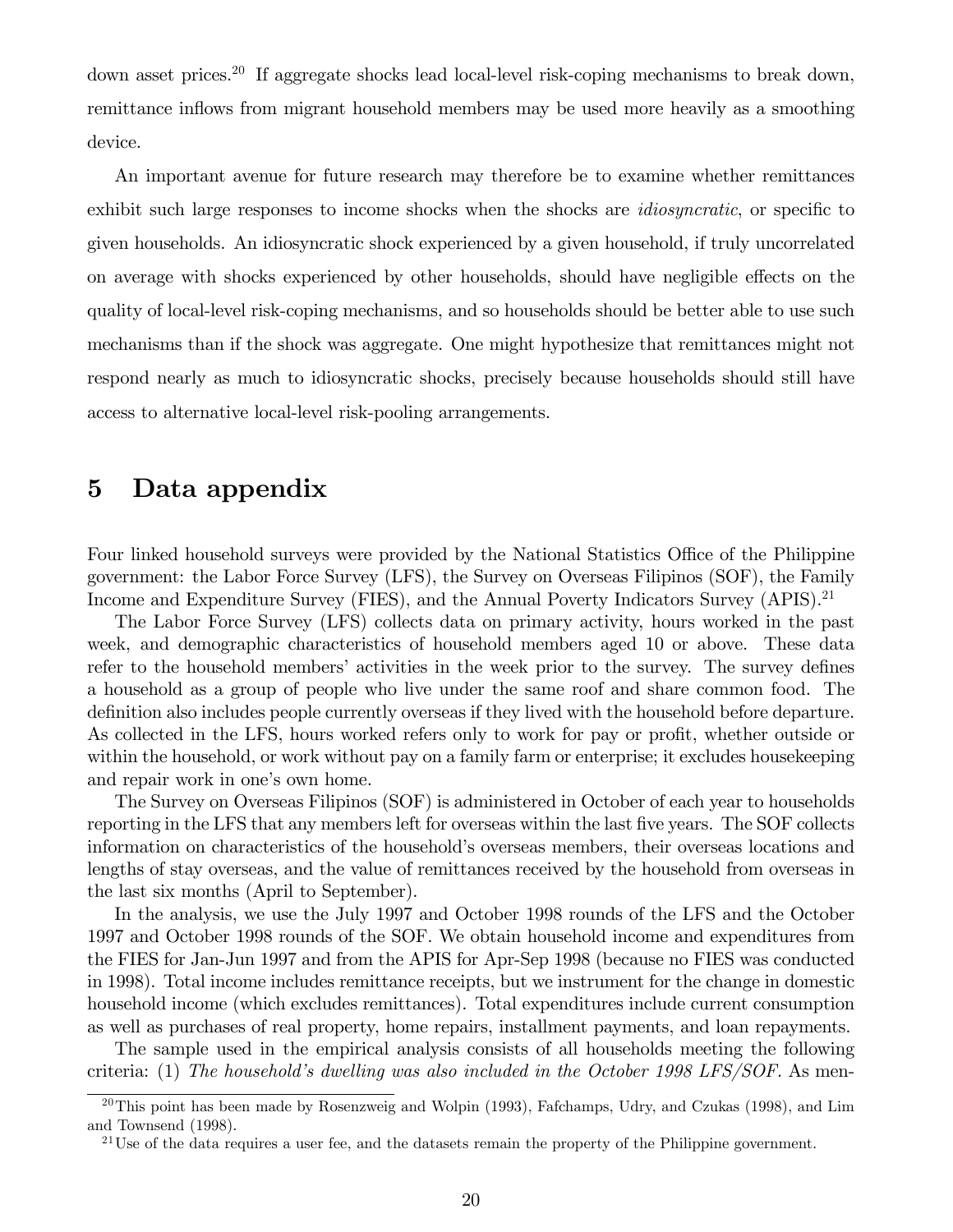tioned above, one-quarter of households in the sample in July 1997 had just been rotated out of the sample in October 1998. (2) The same household has occupied the dwelling between July 1997 and October 1998. This criterion is necessary because the Labor Force Survey does not attempt to interview households that have changed dwellings. Usefully, the LFS dataset contains a field noting whether the household currently living in the dwelling is the same as the household surveyed in the previous round. (3) The household has complete data on pre-crisis control and outcome variables (recorded July 1997). (4) The household has complete data on post-crisis outcome variables (recorded October 1998).

Of 30,744 dwellings that the National Statistics Office did not rotate out of the sample between July 1997 and October 1998 (criterion 1), 28,152 (91.6%) contained the same household continuously over that period (criterion 2). Of these households, 27,781 had complete data for all variables used in the empirical analysis (criteria 3 and 4).

To divide the sample into migrant and non-migrant households, we needed to determine if a particular individual in the October 1997 Survey on Overseas Filipinos was overseas in June 1997. Among other questions, the SOF asks when a family member *last* left for overseas, and when a family member returned home from his/her *last* departure (if at all). These questions unambiguously identify individuals as being away in June 1997 if they left for overseas in or before that month, and returned afterwards (or have not yet returned). Unfortunately, the survey does not collect information on stays overseas *prior* to the most recent one. So there are individuals who most recently left for overseas between June 1997 and the survey date in October 1997, but who were likely to have been overseas before then as well. Fortunately, there is an additional question in the SOF that is of use, asking how many months the family member has worked/been working abroad during the last five years. Assuming all stays overseas are continuous (except for vacations home in the midst of a stay overseas), the questions asked on the SOF are then sufficient to identify whether a household had a member overseas in June 1997.

## 6 References

Altonji, J. G., F. Hayashi, and L. J. Kotlikoff, 'Is the Extended Family Altruistically Linked? Direct Tests Using Micro Data,<sup>†</sup> American Economic Review, Vol. 82, No. 5, December 1992, pp. 1177-1198.

Bertrand, Marianne, Esther Duflo and Sendhil Mullainathan, 'How Much Should We Trust Difference-in-Difference Estimates?', Quarterly Journal of Economics, Vol. 119, No.1, February 2004, pp. 249-275.

Bhagwati, Jagdish, 'Borders Beyond Control,' Foreign Affairs, Vol. 82 (1), January/February 2003, pp. 98-104.

Borjas, George, 'The Economic Analysis of Immigration,' in Orley Ashenfelter and David Card, eds., Handbook of Labor Economics, Vol. 3A, North-Holland, 1999, pp. 1697-1760.

Cochrane, John, 'A Simple Test of Consumption Insurance,' Journal of Political Economy, Vol. 99, No. 5, 1991, pp. 957-976.

Cox, Donald, Zekeriya Eser, and Emmanuel Jimenez, 'Motives for Private Transfers Over the Life-Cycle: An Analytical Framework and Evidence for Peru,' Journal of Development Economics, Vol. 55, 1998, pp. 57-80.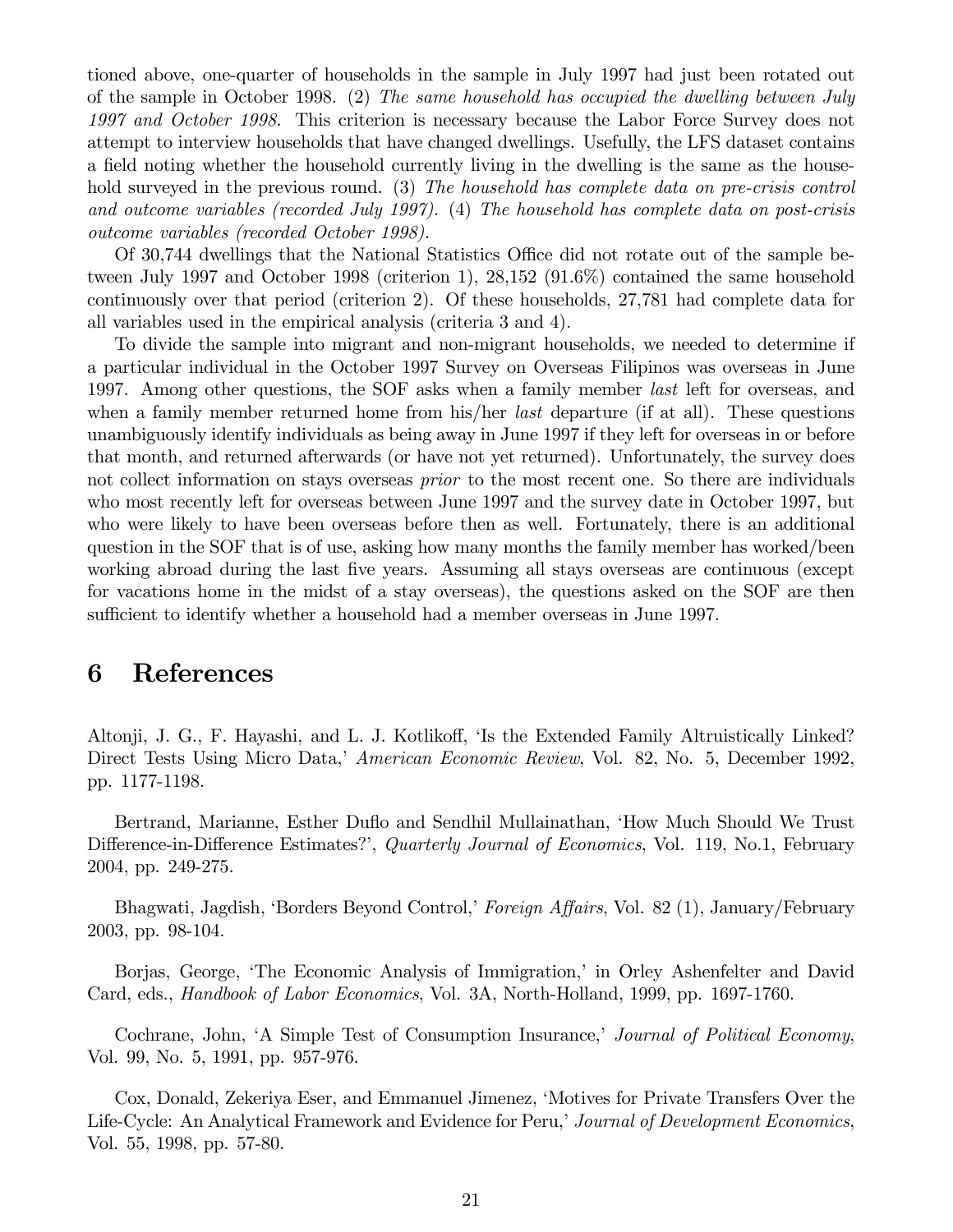Fafchamps, Marcel, Christopher Udry, and Katherine Czukas, ëDrought and Saving in West Africa: Are Livestock a Buffer Stock? *Journal of Development Economics*, Vol. 55, 1998, pp. 273-305.

Fafchamps, Marcel and Susan Lund, 'Risk-sharing Networks in Rural Philippines,' Journal of Development Economics, Vol. 71, No. 2, August 2003, pp. 261-287.

Kochar, Anjini, ëSmoothing Consumption by Smoothing Income: Hours-of-Work Responses to Idiosyncratic Agricultural Shocks in Rural India,' Review of Economics and Statistics, Vol. 81, No. 1. February 1999, pp. 50-61.

Ligon, Ethan, Jonathan P. Thomas, and Tim Worall, 'Informal Insurance Arrangements with Limited Commitment: Theory and Evidence from Village Economies, Review of Economic Studies, Vol. 69, 2002, pp. 209-244.

Lim, Y. and Robert M. Townsend, 'General Equilibrium Models of Financial Systems: Theory and Measurement in Village Economies,' Review of Economic Dynamics, Vol. 1, No. 1, January 1998, pp. 58-118.

Lucas, Robert E. and Stark Oded, 'Motivations to Remit: Evidence from Botswana,' Journal of Political Economy, Vol. 93, No. 5, October 1985, pp. 901-918.

Mace, B.J., 'Full Insurance in the Presence of Aggregate Uncertainty,' Journal of Political Economy, Vol. 99, No. 5, 1991, pp. 928-956.

Morduch, Jonathan, ëRisk, Production, and Saving: Theory and Evidence from Indian Villages,' Harvard University, mimeo, 1993.

Paulson, Anna, 'Insurance Motives for Migration: Evidence from Thailand,' Kellogg Graduate School of Management, Northwestern University, mimeo, 2000.

Paxson, Christina, 'Using Weather Variability to Estimate the Response of Savings to Transitory Income in Thailand, American Economic Review, Vol. 82, No. 1, March 1992, pp. 15-33.

*Philippine Yearbook*, Manila: National Statistics Office, 2001.

Platteau, Jean-Philippe, 'Traditional Systems of Social Security and Hunger Insurance: Past Achievements and Modern Challenges,' in E. Ahmad, J. Dreze, J. Hills, and A. Sen (eds.), Social Security in Developing Countries, Oxford: Clarendon Press, 1991.

Ratha, Dilip, "Workers' Remittances: An Important and Stable Source of External Development Finance,î in Global Development Finance 2003: Striving for Stability in Development Finance. Washington, DC: International Monetary Fund, 2003, pp. 157-175.

Ravallion, Martin and L. Dearden, 'Social Security in a "Moral Economy": An Empirical Analysis for Java,' Review of Economics and Statistics, Vol. 70, 1988, pp. 36-44.

Rodrik, Dani, 'Feasible Globalizations,' NBER Working Paper No. 9129, August 2002.

Rosenzweig, Mark and Oded Stark, ëConsumption Smoothing, Migration, and Marriage: Evidence from Rural India,*' Journal of Political Economy*, Vol. 97, No. 4, 1989, pp. 905-926.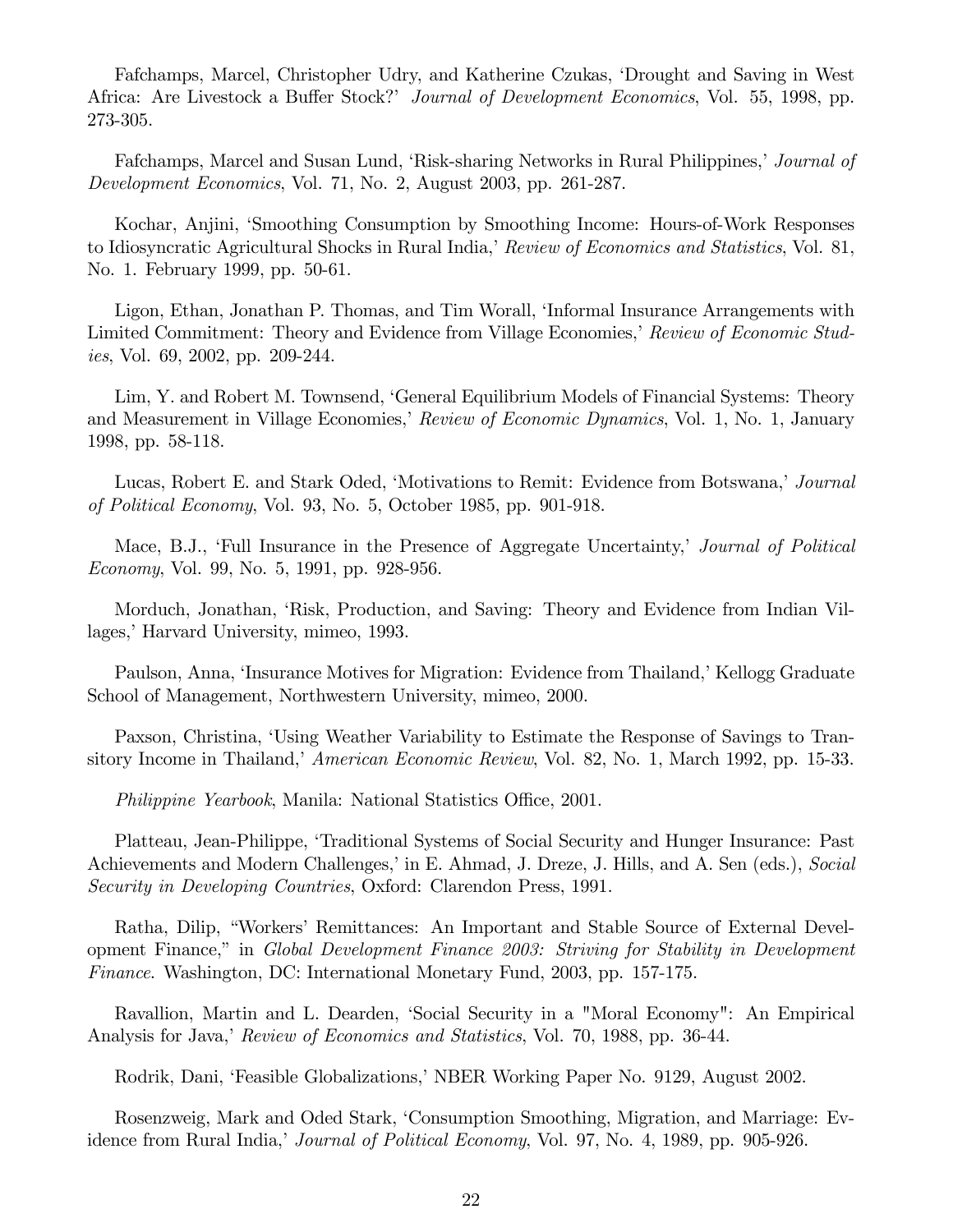Rosenzweig, Mark and Kenneth Wolpin, ëCredit Market Constraints, Consumption Smoothing and the Accumulation of Durable Production Assets in Low-Income Countries: Investments in Bullocks in India,' Journal of Political Economy 101, 1993, pp. 223-244.

Rosenzweig, Mark and Kenneth Wolpin, 'Natural 'Natural Experiments' in Economics, Journal of Economic Literature, Vol. 38, December 2000, pp. 827-874.

Townsend, Robert, 'Risk and Insurance in Village India,' *Econometrica*, Vol. 62, No. 3, May 1994, pp. 539-591.

Townsend, Robert, 'Financial Systems in Northern Thai Villages,' Quarterly Journal of Economics, Vol. 110, No. 4, November 1995, pp. 1011-1046.

Udry, Christopher, ëRisk and Insurance in a Rural Credit Market: An Empirical Investigation in Northern Nigeria, Review of Economic Studies, Vol. 61, No. 3, July 1994, pp. 495-526.

United Nations, *International Migration Report 2002*, UN Population Division, New York.

United States Bureau of the Census, *International Data Base*, Washington, D.C., 2002.

World Bank, World Development Indicators on CD-ROM 2004, Washington, D.C.

Yang, Dean, 'International Migration, Human Capital, and Entrepreneurship: Evidence from Philippine Migrants' Exchange Rate Shocks,' Ford School of Public Policy Working Paper Series 02-011, University of Michigan, 2004a.

Yang, Dean, ëWhy Do Migrants Return to Poor Countries? Evidence from Philippine Migrants' Responses to Exchange Rate Shocks,' Ford School of Public Policy Working Paper Series 04-003, University of Michigan, 2004b.

Yang, Dean, 'Coping with Disaster: The Impact of Hurricanes on International Financial Flows, 1970-2001, Ford School of Public Policy Working Paper Series 2005-003, University of Michigan, 2005.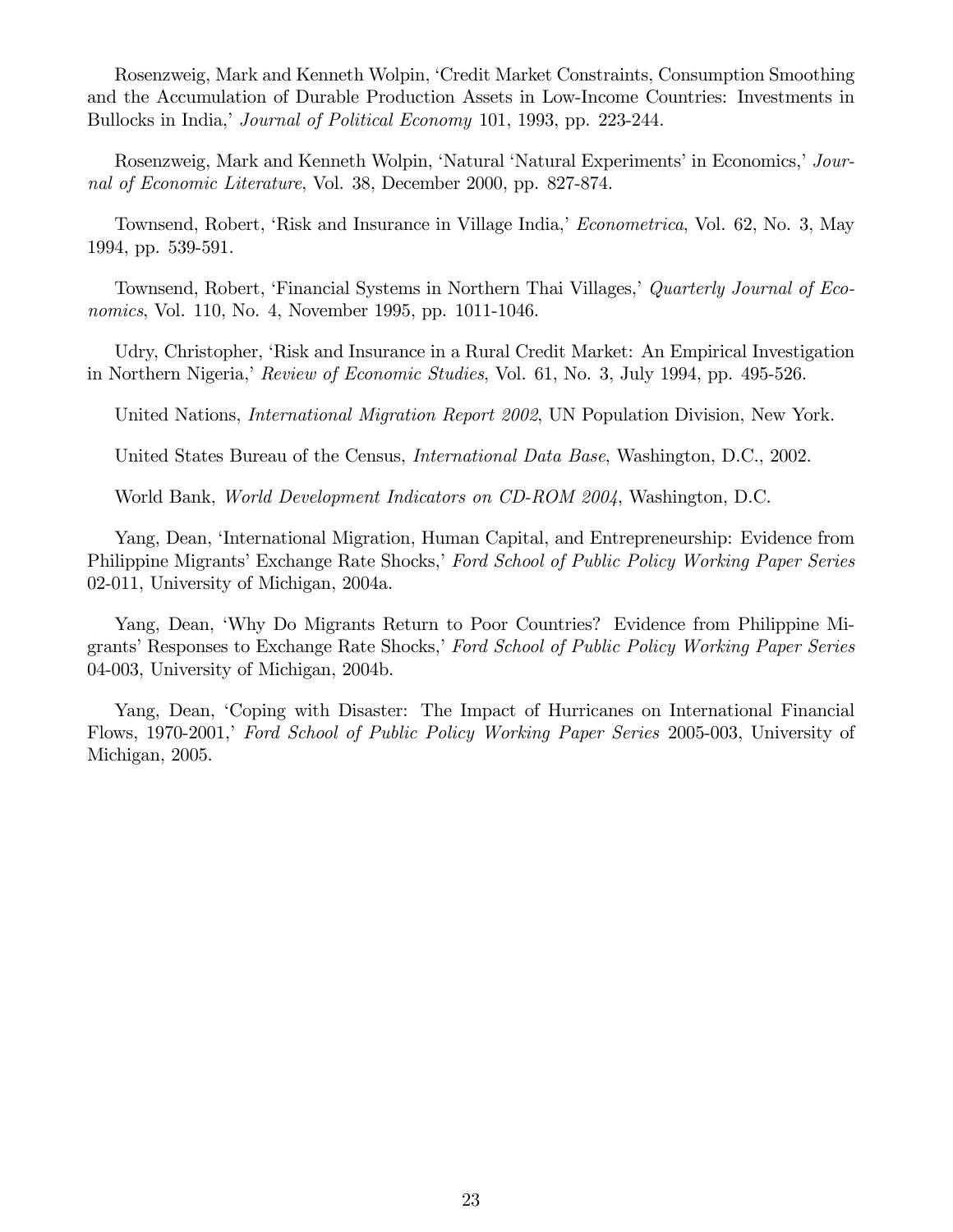#### **Table 1: Characteristics of sample households, 1997**

|                                                                                     | <b>Migrant households</b> |                        |          | Non-migrant households |                     |             |        |                        |             |                     |
|-------------------------------------------------------------------------------------|---------------------------|------------------------|----------|------------------------|---------------------|-------------|--------|------------------------|-------------|---------------------|
|                                                                                     | Mean                      | Std. Dev. 10th pctile. |          |                        | Median 90th pctile. | Mean        |        | Std. Dev. 10th pctile. |             | Median 90th pctile. |
| Rainfall deviation, (000 mm.)                                                       |                           |                        |          |                        |                     |             |        |                        |             |                     |
| Dry season year 1                                                                   | $-0.13$                   | 0.13                   | $-0.25$  | $-0.14$                | $-0.03$             | $-0.15$     | 0.15   | $-0.32$                | $-0.14$     | $-0.03$             |
| Dry season year 2                                                                   | 0.28                      | 0.40                   | $-0.04$  | 0.10                   | 0.55                | 0.38        | 0.50   | $-0.03$                | 0.20        | 0.90                |
| Change between dry season year 1 and 2                                              | 0.41                      | 0.49                   | $-0.03$  | 0.22                   | 0.71                | 0.54        | 0.62   | $-0.01$                | 0.38        | 1.21                |
| Wet season year 1                                                                   | 0.22                      | 0.55                   | $-0.46$  | 0.40                   | 0.74                | 0.23        | 0.48   | $-0.44$                | 0.27        | 0.74                |
| Wet season year 2                                                                   | 0.07                      | 0.47                   | $-0.35$  | $-0.03$                | 1.16                | 0.01        | 0.40   | $-0.35$                | $-0.03$     | 0.54                |
| Change between wet season year 1 and 2                                              | $-0.14$                   | 0.69                   | $-0.90$  | $-0.29$                | 0.79                | $-0.21$     | 0.61   | $-0.90$                | $-0.29$     | 0.43                |
| Outcome variables (changes between Jan-Jun 1997 and Apr-Sep 1998)                   |                           |                        |          |                        |                     |             |        |                        |             |                     |
| Change in household domestic income<br>(as share of initial household income)       | 0.10                      | 0.70                   | $-0.46$  | 0.00                   | 0.69                | 0.14        | 1.60   | $-0.55$                | $-0.04$     | 0.85                |
| Change in household remittance receipts<br>(as share of initial household income)   | 0.12                      | 0.73                   | $-0.49$  | 0.00                   | 0.82                | 0.02        | 0.24   | 0.00                   | 0.00        | 0.00                |
| Change in household expenditure<br>(as share of initial household expenditures)     | 0.18                      | 0.91                   | $-0.52$  | $-0.04$                | 1.04                | 0.09        | 1.27   | $-0.52$                | $-0.06$     | 0.76                |
| Change in net gifts<br>(as share of initial household expenditures)                 | 0.03                      | 0.11                   | $-0.03$  | 0.01                   | 0.12                | 0.02        | 0.11   | $-0.03$                | 0.00        | 0.09                |
| Household financial statistics (Jan-Jun 1997)                                       |                           |                        |          |                        |                     |             |        |                        |             |                     |
| Total expenditure                                                                   | 81,538                    | 87,109                 | 25,189   | 61,002                 | 150,369             | 50,778      | 64,103 | 13,771                 | 33,424      | 100,958             |
| Total income                                                                        | 94,189                    | 92,636                 | 28,093   | 71,012                 | 175,000             | 56,063      | 77,685 | 13,513                 | 35,908      | 113,465             |
| Domestic income                                                                     | 20,204                    | 21,356                 | 5,510    | 15,206                 | 39,166              | 11,858      | 15,117 | 2,863                  | 7,624       | 24,100              |
| Total Income per capita in household                                                | 58,067                    | 80,815                 | 7,971    | 38,310                 | 120,317             | 54,174      | 75,920 | 13,076                 | 34,800      | 109,780             |
| Remittance receipts                                                                 | 36,122                    | 46,752                 | 0        | 26,000                 | 87,000              | 1,889       | 13,184 | 0                      | $\mathbf 0$ | 0                   |
| Remittance receipts (as share of total income)                                      | 0.39                      | 0.31                   | 0.00     | 0.37                   | 0.85                | 0.02        | 0.10   | 0.00                   | 0.00        | 0.00                |
| Net gifts                                                                           | $-3,456$                  | 25,880                 | $-9,034$ | $-335$                 | 480                 | $-1,203$    | 7,793  | $-3,366$               | $-150$      | 290                 |
| HH size (including overseas members, Jul 1997)<br>Located in urban area (indicator) | 6.2<br>0.68               | 2.4                    | 3.0      | 6.0                    | 9.0                 | 5.2<br>0.58 | 2.3    | 3.0                    | 5.0         | 8.0                 |
| Household head characteristics (Jul 1997)                                           |                           |                        |          |                        |                     |             |        |                        |             |                     |
| Age                                                                                 | 49.9                      | 13.9                   | 32.0     | 50.0                   | 68.0                | 46.7        | 14.1   | 30.0                   | 45.0        | 67.0                |
| Highest education level (indicators)                                                |                           |                        |          |                        |                     |             |        |                        |             |                     |
| Less than elementary                                                                | 0.17                      |                        |          |                        |                     | 0.28        |        |                        |             |                     |
| Elementary                                                                          | 0.20                      |                        |          |                        |                     | 0.22        |        |                        |             |                     |
| Some high school                                                                    | 0.10                      |                        |          |                        |                     | 0.11        |        |                        |             |                     |
| High school                                                                         | 0.22                      |                        |          |                        |                     | 0.18        |        |                        |             |                     |
| Some college                                                                        | 0.16                      |                        |          |                        |                     | 0.11        |        |                        |             |                     |
| College or more                                                                     | 0.14                      |                        |          |                        |                     | 0.09        |        |                        |             |                     |
| Occupation (indicators)                                                             |                           |                        |          |                        |                     |             |        |                        |             |                     |
| Agriculture                                                                         | 0.23                      |                        |          |                        |                     | 0.38        |        |                        |             |                     |
| Professional job                                                                    | 0.08                      |                        |          |                        |                     | 0.06        |        |                        |             |                     |
| Clerical job                                                                        | 0.13                      |                        |          |                        |                     | 0.11        |        |                        |             |                     |
| Service job                                                                         | 0.05                      |                        |          |                        |                     | 0.07        |        |                        |             |                     |
| Production job                                                                      | 0.14                      |                        |          |                        |                     | 0.26        |        |                        |             |                     |
| Other                                                                               | 0.38                      |                        |          |                        |                     | 0.12        |        |                        |             |                     |
| Does net work                                                                       | 0.00                      |                        |          |                        |                     | 0.00        |        |                        |             |                     |
| Marital status is single (indicator)                                                | 0.03                      |                        |          |                        |                     | 0.03        |        |                        |             |                     |
| Number of households                                                                | 1,665                     |                        |          |                        |                     | 26,126      |        |                        |             |                     |

NOTES -- Data source: National Statistics Office, the Philippines. Surveys used: Labor Force Survey (Jul 1997 and Oct 1998), Survey on Overseas Filipinos (Oct 1997 and Oct 1998), 1997 Family Income and Expenditures Survey (for Jan-Jun 1997 income and expenditures), and 1998 Annual Poverty Indicators Survey (for Apr-Sep 1998 income and expenditures). Rainfall variables are deviations (in 000 mm) from historical average of each station in corresponding season. Dry season for year 1 is Dec 1995 - May 1996, and wet season for year 1 is Jun 1996 - Nov 1996. Dry season for year 2 is Dec 1996 - May 1997, and wet season for year 2 is Jun 1997 - Nov 1997. Rainfall data are collected from 38 stations. Total expenditures include current consumption as well as purchases of real property, home repairs, installment payments, and loan repayments. Total income includes both domestic-source income and remittances from overseas. Remittance receipts are only from overseas.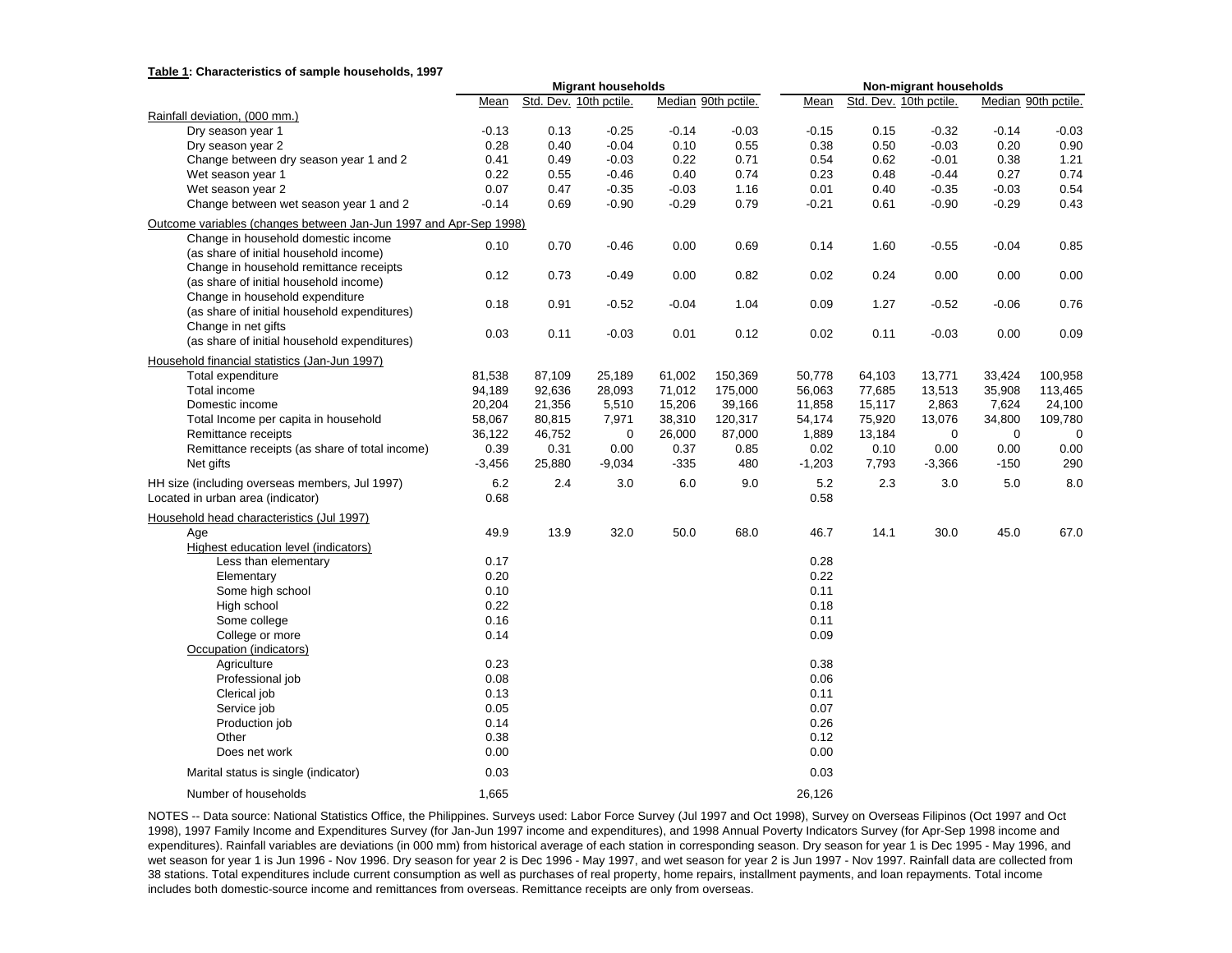#### **Table 2: Impact of rainfall shock on domestic income, 1997-1998 (OLS estimates, first stage of IV regression)**

Dependent variable: Change in household domestic income (as share of initial household income)

|                                                                        | Migrant households        | Non-migrant households    |
|------------------------------------------------------------------------|---------------------------|---------------------------|
| Dry season rainfall shock (000 mm.)                                    | 0.061<br>$(0.022)$ ***    | 0.076<br>$(0.031)$ **     |
| Wet season rainfall shock (000 mm.)                                    | $-0.022$<br>(0.015)       | $-0.042$<br>(0.036)       |
| Household head characteristics                                         |                           |                           |
| Highest education level (indicators)                                   |                           |                           |
| Elementary                                                             | $-0.047$<br>(0.036)       | 0.035<br>(0.031)          |
| Some high school                                                       | 0.034<br>(0.054)          | 0.075<br>$(0.039)^*$      |
| High school                                                            | 0.045<br>(0.065)          | 0.111<br>$(0.028)$ ***    |
| Some college                                                           | 0.077<br>(0.061)          | 0.213<br>$(0.042)$ ***    |
| College or more                                                        | 0.126<br>$(0.055)$ **     | 0.445<br>$(0.056)$ ***    |
| Occupation (indicators)                                                |                           |                           |
| Professional job                                                       | 0.097<br>(0.077)          | 0.226<br>$(0.044)$ ***    |
| Clerical job                                                           | 0.065<br>(0.049)          | 0.171<br>$(0.037)$ ***    |
| Service job                                                            | 0.076<br>(0.079)          | 0.134<br>$(0.030)$ ***    |
| Production job                                                         | $-0.025$<br>(0.069)       | 0.051<br>$(0.029)^*$      |
| Other job                                                              | 0.153<br>$(0.039)$ ***    | 0.272<br>$(0.037)$ ***    |
| Does not work                                                          | $-0.130$<br>$(0.061)$ **  | 0.262<br>$(0.093)$ ***    |
| Log income per capita in household                                     | $-0.196$<br>$(0.022)$ *** | $-0.412$<br>$(0.036)$ *** |
| Located in urban area (indicator)                                      | 0.094<br>$(0.038)$ **     | 0.143<br>$(0.022)$ ***    |
| F-statistic: joint significance of rainfall shock variables<br>P-value | 4.680<br>0.015            | 3.060<br>0.058            |
| Num. of obs.<br>R-squared                                              | 1,655<br>0.04             | 26,126<br>0.03            |

\* significant at 10%; \*\* significant at 5%; \*\*\* significant at 1%

NOTE -- Each column of table is separate first differenced regression. Standard errors in parentheses, clustered by weather station. Migrant HHs are those with overseas worker in Jun 1997. The change in domestic income (Jan-Jun 1997 to Apr-Sep 1998) is HH total income excluding remittances from overseas, expressed as fraction of initial household income (Jan-Jun 1997). Rainfall shocks are changes in rainfall variables between first and second period. Omitted occupation indicator is "Agricultural job". Omitted education indicator is "Less than elementary". See Table 1 for other variable definitions.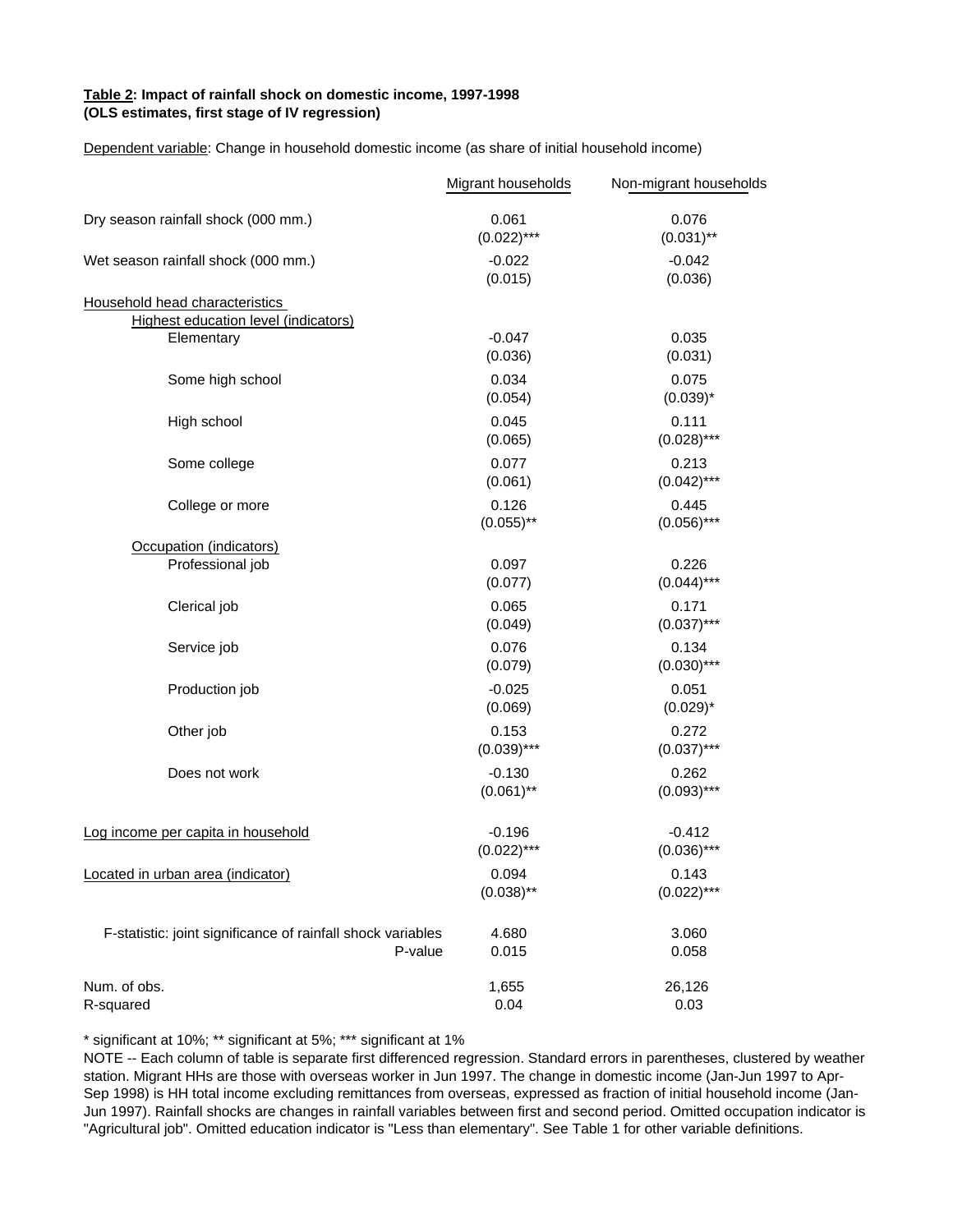#### **Table 3: Impact of domestic income shock on remittances, 1997-1998 (OLS / IV estimates)**

Dependent variable: Change in household remittance receipts (as share of initial household income)

|                                        | Migrant households |                           | Non-migrant households |                           |  |
|----------------------------------------|--------------------|---------------------------|------------------------|---------------------------|--|
|                                        | OLS                | $\underline{\mathsf{IV}}$ | OLS                    | $\underline{\mathsf{IV}}$ |  |
| Change in household domestic income    | $-0.067$           | $-1.067$                  | $-0.002$               | 0.041                     |  |
| (as share of initial household income) | $(0.039)^*$        | $(0.440)$ **              | (0.001)                | (0.045)                   |  |
| Household head characteristics         |                    |                           |                        |                           |  |
| Highest education level (indicators)   | 0.043              | $-0.005$                  | 0.008                  | 0.006                     |  |
| Elementary                             | (0.053)            | (0.077)                   | $(0.003)$ **           | $(0.003)^*$               |  |
| Some high school                       | 0.053              | 0.079                     | 0.004                  | 0.000                     |  |
|                                        | (0.070)            | (0.085)                   | (0.003)                | (0.004)                   |  |
| High school                            | 0.124              | 0.173                     | 0.015                  | 0.010                     |  |
|                                        | $(0.053)$ **       | $(0.094)^*$               | $(0.004)$ ***          | $(0.006)^*$               |  |
| Some college                           | 0.185              | 0.262                     | 0.022                  | 0.013                     |  |
|                                        | $(0.050)$ ***      | $(0.106)$ **              | $(0.007)$ ***          | (0.011)                   |  |
| College or more                        | 0.324              | 0.445                     | 0.027                  | 0.009                     |  |
|                                        | $(0.095)$ ***      | $(0.121)$ ***             | $(0.008)$ ***          | (0.021)                   |  |
| Occupation (indicators)                |                    |                           |                        |                           |  |
| Professional job                       | $-0.006$           | 0.080                     | 0.005                  | $-0.004$                  |  |
|                                        | (0.083)            | (0.089)                   | (0.010)                | (0.016)                   |  |
| Clerical job                           | $-0.074$           | $-0.016$                  | 0.008                  | 0.000                     |  |
|                                        | (0.069)            | (0.098)                   | (0.005)                | (0.009)                   |  |
| Service job                            | $-0.010$           | 0.059                     | $-0.002$               | $-0.007$                  |  |
|                                        | (0.058)            | (0.109)                   | (0.005)                | (0.008)                   |  |
| Production job                         | $-0.039$           | $-0.067$                  | 0.006                  | 0.004                     |  |
|                                        | (0.066)            | (0.091)                   | (0.004)                | (0.005)                   |  |
| Other job                              | 0.034              | 0.179                     | 0.016                  | 0.004                     |  |
|                                        | (0.053)            | $(0.092)^{*}$             | $(0.008)^*$            | (0.015)                   |  |
| Does not work                          | 0.626              | 0.488                     | $-0.165$               | $-0.175$                  |  |
|                                        | (0.721)            | (0.691)                   | (0.108)                | (0.110)                   |  |
| Log income per capita in household     | $-0.303$           | $-0.494$                  | $-0.014$               | 0.003                     |  |
|                                        | $(0.030)$ ***      | $(0.091)$ ***             | $(0.003)$ ***          | (0.018)                   |  |
| Located in urban area (indicator)      | 0.072              | 0.174                     | 0.007                  | 0.001                     |  |
|                                        | (0.050)            | $(0.064)$ **              | $(0.003)$ **           | (0.008)                   |  |
| Num. of obs.                           | 1,655              | 1,655                     | 26,126                 | 26,126                    |  |

\* significant at 10%; \*\* significant at 5%; \*\*\* significant at 1%

NOTES -- Each column of table is separate first differenced regression (OLS/IV). Instrumental variables for change in domestic household income are rainfall shocks in dry and wet seasons (see Table 2 for first stage regression). Standard errors in parentheses, clustered by weather station. See Table 2 for other notes, and Table 1 for variable definitions.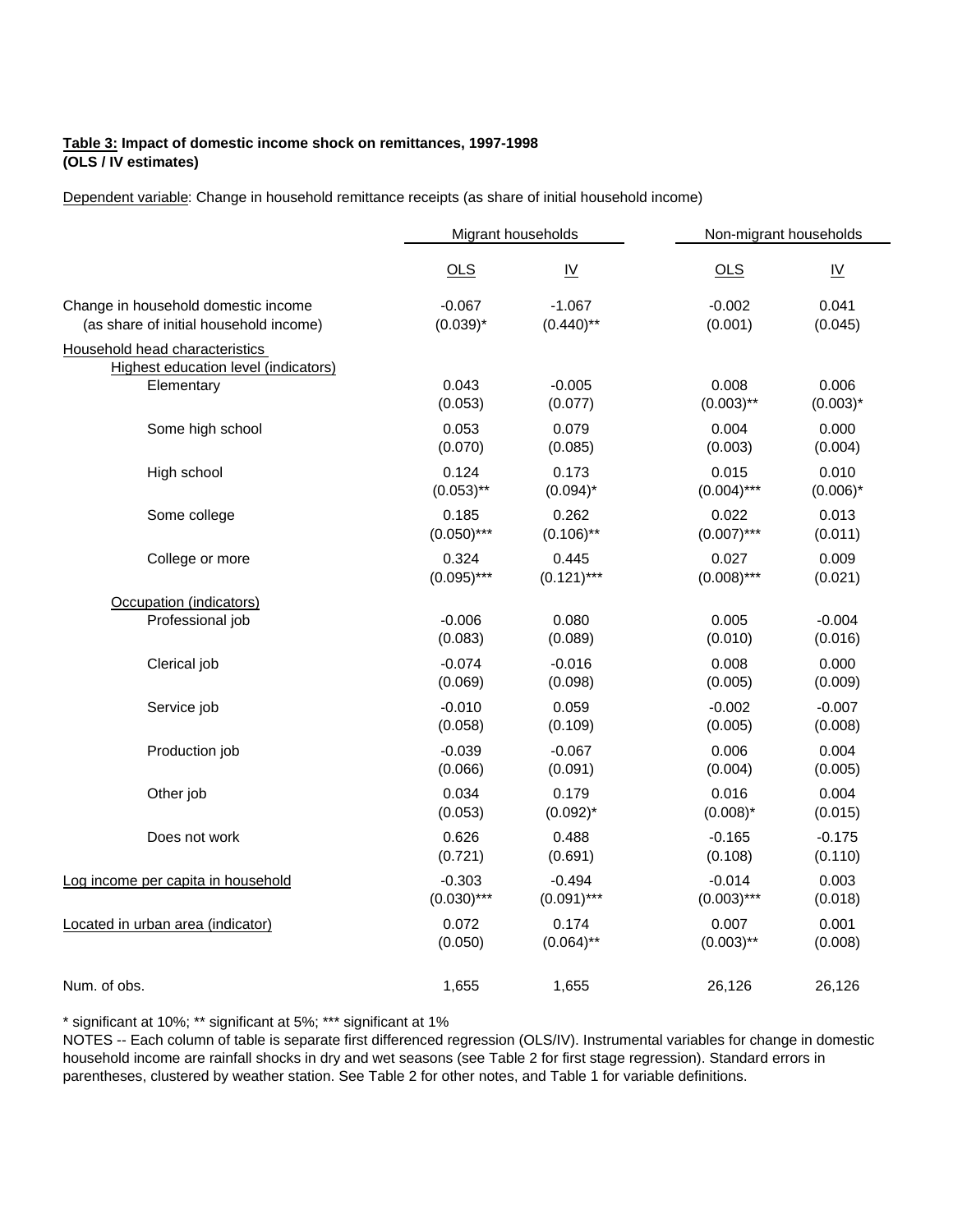#### **Table 4: Impact of domestic income shock on total expenditure, 1997-1998 (OLS / IV estimates)**

Dependent variable: Change in household expenditure (as share of initial household expenditures)

|                                             | Migrant households |                           | Non-migrant households |                           |
|---------------------------------------------|--------------------|---------------------------|------------------------|---------------------------|
|                                             | OLS                | $\underline{\mathsf{IV}}$ | $OLS$                  | $\underline{\mathsf{IV}}$ |
| Change in household domestic income         | 0.584              | $-0.077$                  | 0.647                  | 0.358                     |
| (as share of initial household income)      | $(0.059)$ ***      | (0.494)                   | $(0.075)$ ***          | (0.252)                   |
| Household head characteristics              |                    |                           |                        |                           |
| <b>Highest education level (indicators)</b> | $-0.083$           | $-0.114$                  | $-0.001$               | 0.008                     |
| Elementary                                  | (0.073)            | (0.080)                   | (0.013)                | (0.019)                   |
| Some high school                            | $-0.066$           | $-0.049$                  | $-0.000$               | 0.020                     |
|                                             | (0.095)            | (0.093)                   | (0.015)                | (0.031)                   |
| High school                                 | $-0.042$           | $-0.009$                  | $-0.021$               | 0.012                     |
|                                             | (0.064)            | (0.082)                   | (0.016)                | (0.034)                   |
| Some college                                | 0.041              | 0.092                     | $-0.022$               | 0.039                     |
|                                             | (0.067)            | (0.087)                   | (0.024)                | (0.059)                   |
| College or more                             | 0.157              | 0.236                     | $-0.141$               | $-0.015$                  |
|                                             | $(0.084)$ *        | $(0.096)$ **              | $(0.056)$ **           | (0.120)                   |
| Occupation (indicators)                     |                    |                           |                        |                           |
| Professional job                            | $-0.092$           | $-0.036$                  | $-0.063$               | 0.001                     |
|                                             | (0.064)            | (0.080)                   | $(0.031)$ **           | (0.065)                   |
| Clerical job                                | $-0.027$           | 0.011                     | $-0.024$               | 0.026                     |
|                                             | (0.082)            | (0.109)                   | (0.036)                | (0.051)                   |
| Service job                                 | 0.067              | 0.113                     | $-0.043$               | $-0.003$                  |
|                                             | (0.087)            | (0.104)                   | $(0.022)^{*}$          | (0.041)                   |
| Production job                              | 0.012              | $-0.006$                  | $-0.031$               | $-0.014$                  |
|                                             | (0.082)            | (0.099)                   | $(0.016)^*$            | (0.022)                   |
| Other job                                   | $-0.020$           | 0.076                     | $-0.011$               | 0.069                     |
|                                             | (0.062)            | (0.105)                   | (0.028)                | (0.082)                   |
| Does not work                               | 0.160              | 0.069                     | $-0.153$               | $-0.081$                  |
|                                             | (0.353)            | (0.340)                   | (0.119)                | (0.128)                   |
| Log income per capita in household          | $-0.147$           | $-0.273$                  | 0.085                  | $-0.031$                  |
|                                             | $(0.037)$ ***      | $(0.100)$ ***             | $(0.033)$ **           | (0.102)                   |
| Located in urban area (indicator)           | 0.039              | 0.107                     | $-0.019$               | 0.023                     |
|                                             | (0.063)            | (0.085)                   | (0.016)                | (0.040)                   |
| Num. of obs.                                | 1,655              | 1,655                     | 26,126                 | 26,126                    |

\* significant at 10%; \*\* significant at 5%; \*\*\* significant at 1%

NOTES -- Each column of table is separate first differenced regression (OLS/IV). Instrumental variables for change in domestic household income are rainfall shocks in dry and wet seasons (see Table 2 for first stage regression). Standard errors in parentheses, clustered by weather station. See Table 2 for other notes, and Table 1 for variable definitions.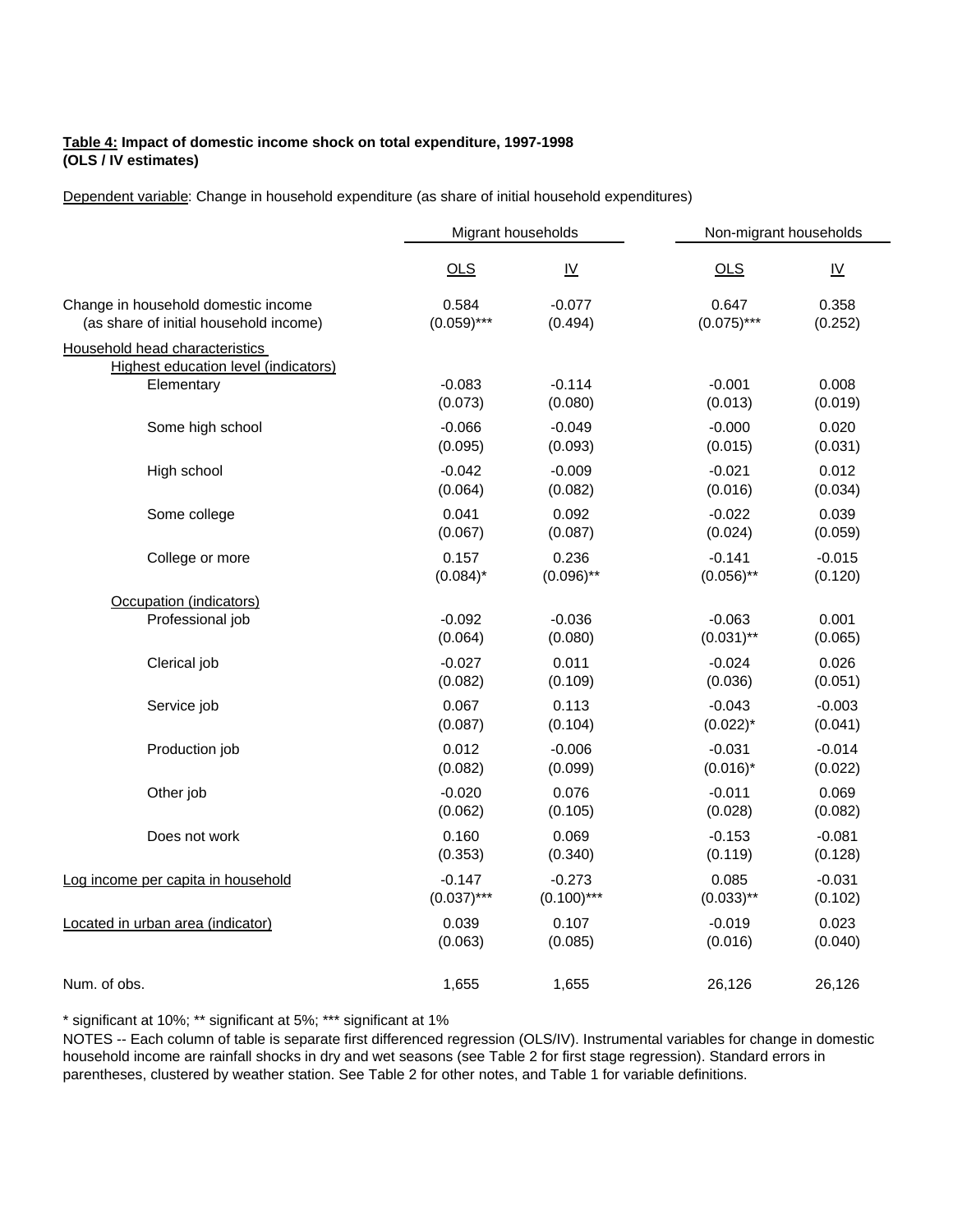#### **Table 5: Impact of domestic income shock on net gifts, 1997-1998 (OLS / IV estimates)**

Dependent variable: Change in net gifts (as share of initial household expenditures)

|                                                                        | Migrant households |                           | Non-migrant households |                           |  |
|------------------------------------------------------------------------|--------------------|---------------------------|------------------------|---------------------------|--|
|                                                                        | $OLS$              | $\underline{\mathsf{IV}}$ | $OLS$                  | $\underline{\mathsf{IV}}$ |  |
| Change in household domestic income                                    | $-0.012$           | $-0.179$                  | 0.003                  | $-0.033$                  |  |
| (as share of initial household income)                                 | $(0.006)^*$        | $(0.088)^*$               | (0.003)                | (0.024)                   |  |
| Household head characteristics<br>Highest education level (indicators) |                    |                           |                        |                           |  |
| Elementary                                                             | $-0.007$           | $-0.015$                  | 0.001                  | 0.002                     |  |
|                                                                        | (0.010)            | (0.011)                   | (0.002)                | (0.003)                   |  |
| Some high school                                                       | $-0.002$           | 0.002                     | 0.003                  | 0.006                     |  |
|                                                                        | (0.015)            | (0.019)                   | (0.003)                | (0.004)                   |  |
| High school                                                            | $-0.003$           | 0.005                     | $-0.000$               | 0.004                     |  |
|                                                                        | (0.007)            | (0.013)                   | (0.002)                | (0.004)                   |  |
| Some college                                                           | 0.002              | 0.015                     | 0.000                  | 0.008                     |  |
|                                                                        | (0.010)            | (0.014)                   | (0.002)                | (0.006)                   |  |
| College or more                                                        | $-0.026$           | $-0.006$                  | $-0.004$               | 0.011                     |  |
|                                                                        | $(0.010)$ **       | (0.015)                   | (0.003)                | (0.011)                   |  |
| Occupation (indicators)                                                |                    |                           |                        |                           |  |
| Professional job                                                       | 0.009              | 0.024                     | 0.004                  | 0.012                     |  |
|                                                                        | (0.016)            | (0.020)                   | (0.004)                | $(0.007)^*$               |  |
| Clerical job                                                           | $-0.010$           | $-0.000$                  | 0.000                  | 0.006                     |  |
|                                                                        | (0.010)            | (0.014)                   | (0.002)                | (0.005)                   |  |
| Service job                                                            | $-0.012$           | $-0.000$                  | 0.004                  | 0.009                     |  |
|                                                                        | (0.015)            | (0.015)                   | (0.003)                | $(0.005)^*$               |  |
| Production job                                                         | $-0.014$           | $-0.019$                  | 0.004                  | 0.006                     |  |
|                                                                        | (0.010)            | (0.013)                   | $(0.002)^{*}$          | $(0.003)$ **              |  |
| Other job                                                              | $-0.011$           | 0.013                     | 0.018                  | 0.028                     |  |
|                                                                        | (0.009)            | (0.017)                   | $(0.004)$ ***          | $(0.008)$ ***             |  |
| Does not work                                                          | $-0.058$           | $-0.081$                  | 0.004                  | 0.013                     |  |
|                                                                        | (0.065)            | (0.061)                   | (0.015)                | (0.015)                   |  |
| Log income per capita in household                                     | 0.014              | $-0.018$                  | 0.007                  | $-0.008$                  |  |
|                                                                        | $(0.005)$ ***      | (0.018)                   | $(0.001)$ ***          | (0.009)                   |  |
| Located in urban area (indicator)                                      | 0.012              | 0.028                     | $-0.005$               | 0.000                     |  |
|                                                                        | (0.009)            | $(0.011)$ **              | $(0.002)$ **           | (0.004)                   |  |
| Num. of obs.                                                           | 1,655              | 1,655                     | 26,126                 | 26,126                    |  |

\* significant at 10%; \*\* significant at 5%; \*\*\* significant at 1%

NOTES -- Each column of table is separate first differenced regression (OLS/IV). Net gifts are gifts to other households minus gifts received from other households (includes both cash and in-kind transfers, but not remittances). Instrumental variables for change in domestic household income are rainfall shocks in dry and wet seasons (see Table 2 for first stage regression). Standard errors in parentheses, clustered by weather station. See Table 2 for other notes, and Table 1 for variable definitions.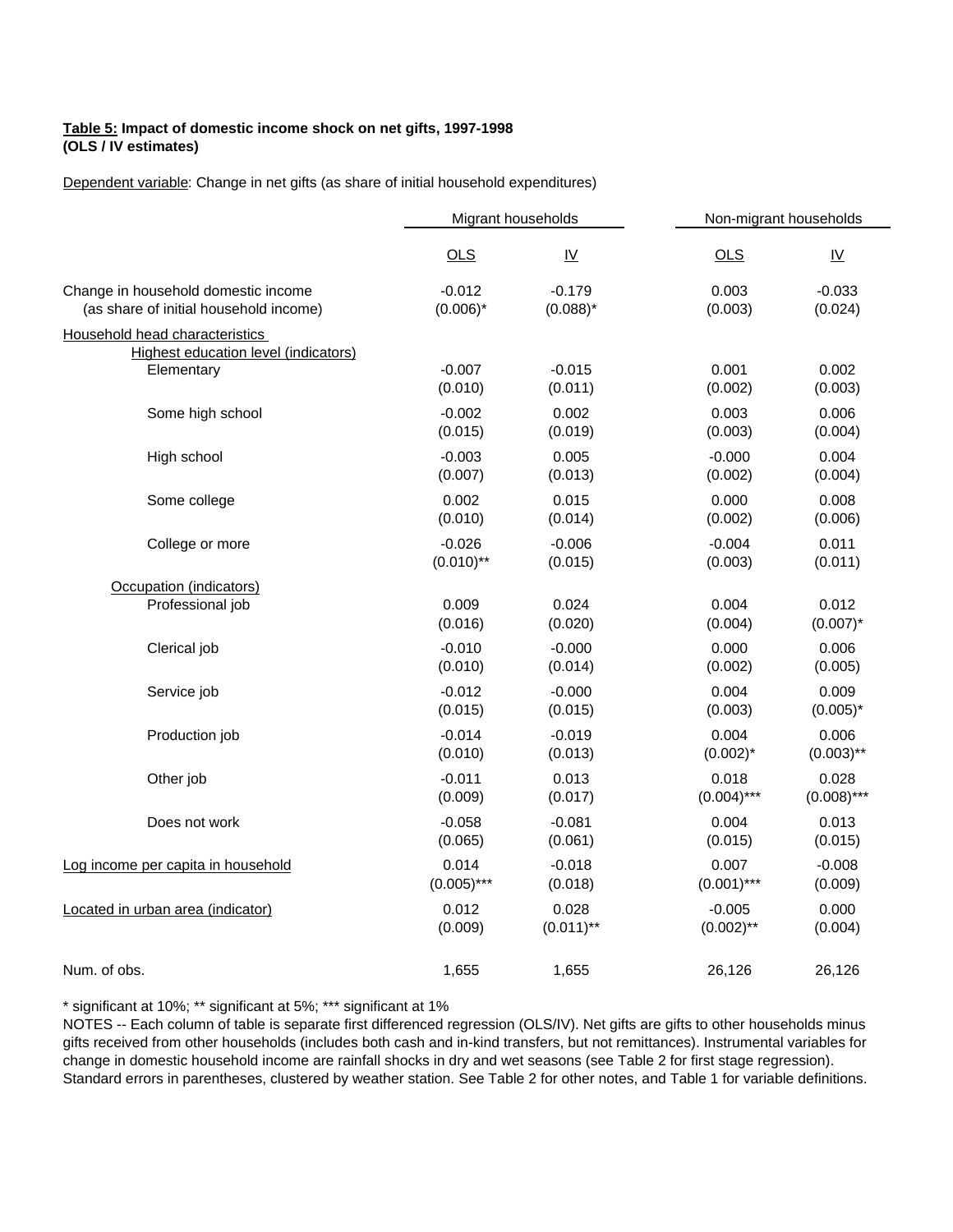#### **Table 6: Impact of domestic income shock on all outcomes, 1997-1998 (Controlling for change in household size and labor supply) (OLS / IV estimates)**

|                      | Migrant households |                           | Non-migrant households |                           |  |
|----------------------|--------------------|---------------------------|------------------------|---------------------------|--|
| Outcomes: Changes in | OLS                | $\underline{\mathsf{IV}}$ | OLS                    | $\underline{\mathsf{IV}}$ |  |
| Remittance receipts  | $-0.071$           | $-0.953$                  | $-0.002$               | 0.055                     |  |
|                      | $(0.039)^*$        | $(0.415)$ **              | (0.002)                | (0.046)                   |  |
| Expenditure          | 0.566              | $-0.007$                  | 0.644                  | 0.396                     |  |
|                      | $(0.067)$ ***      | (0.434)                   | $(0.078)$ ***          | (0.251)                   |  |
| Net gifts            | $-0.014$           | $-0.155$                  | 0.003                  | $-0.033$                  |  |
|                      | $(0.007)$ **       | $(0.071)$ **              | (0.003)                | (0.024)                   |  |
| Num. of obs.         | 1,655              | 1.655                     | 26,126                 | 26.126                    |  |

\* significant at 10%; \*\* significant at 5%; \*\*\* significant at 1%

NOTES -- Each cell of table presents coefficient estimate on change in household domestic income in a separate regression. Instrumental variables for change in domestic household income are rainfall shocks in dry and wet seasons (see Table 2 for first stage regression). Each regression includes control variables for the change in number of household members and the change in hours worked by household members between 1997 and 1998. Dependent variables are as in Tables 3, 4, and 5. Standard errors in parentheses, clustered by weather station. See Table 2 for other notes, and Table 1 for variable definitions.

#### **Table 7: Impact of domestic income shock on all outcomes, 1997-1998 (Controlling for household exchange rate shock; migrant households only) (OLS / IV estimates)**

| Outcomes: Changes in | <b>OLS</b>              | IV                       |
|----------------------|-------------------------|--------------------------|
| Remittance receipts  | $-0.067$<br>$(0.039)^*$ | $-1.073$<br>$(0.446)$ ** |
| Expenditure          | 0.585<br>$(0.059)$ ***  | $-0.073$<br>(0.496)      |
| Net gifts            | $-0.013$<br>$(0.006)^*$ | $-0.182$<br>$(0.091)^*$  |
| Num. of obs.         | 1,655                   | 1,655                    |

\* significant at 10%; \*\* significant at 5%; \*\*\* significant at 1%

NOTES -- Each cell of table presents coefficient estimate on change in household domestic income in a separate regression. Instrumental variables for change in domestic household income are rainfall shocks in dry and wet seasons (see Table 2 for first stage regression). Each regression includes control variables for the exchange rate shock faced by migrant members between 1997 and 1998. Dependent variables are as in Tables 3, 4, and 5. Standard errors in parentheses, clustered by weather station. See Table 2 for other notes, and Table 1 for variable definitions.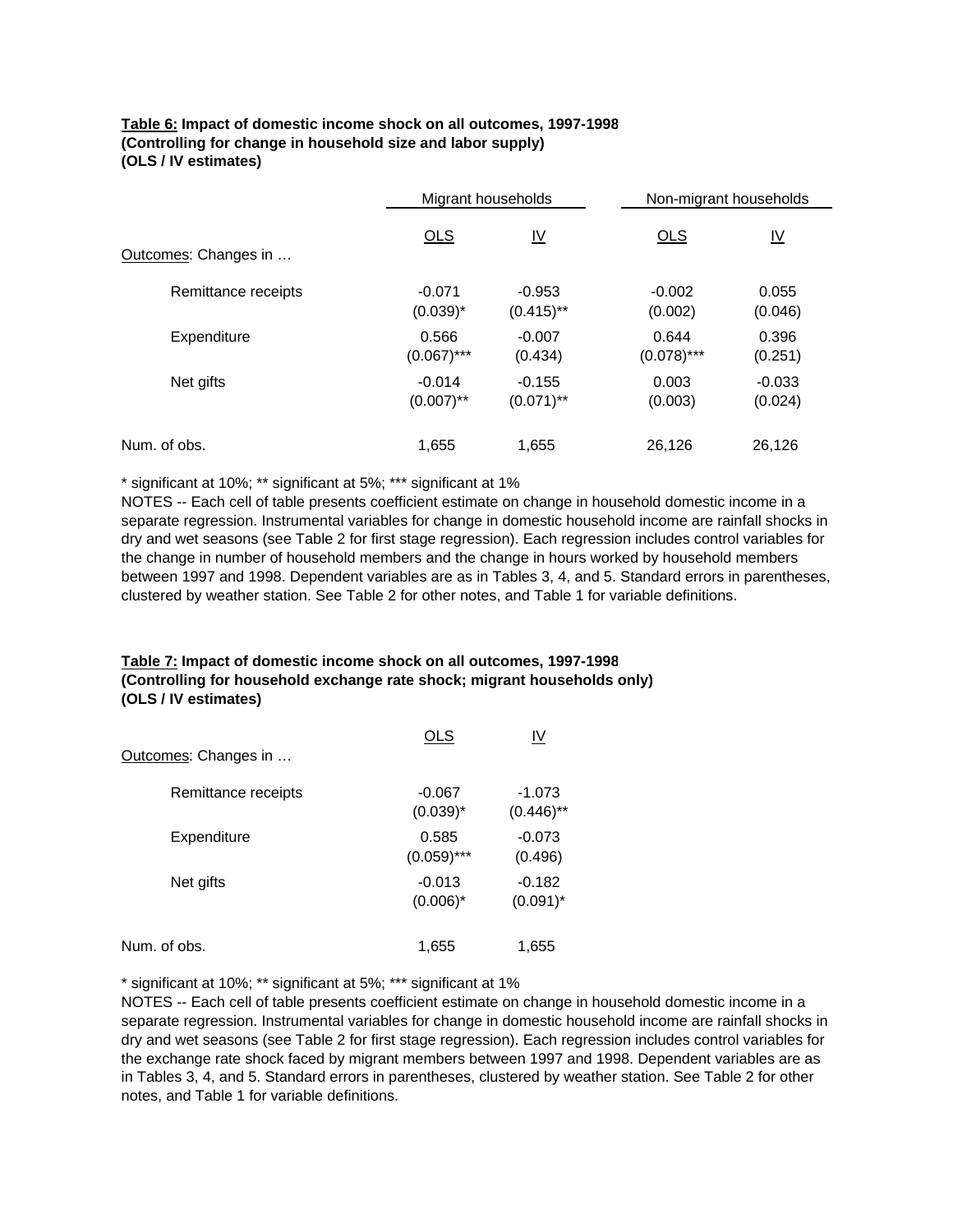#### **Appendix Table 1: Rainfall shocks recorded by Philippine weather stations**

(ordered from north to south)

|                                   | Rainfall deviation (000 mm.) |                   |               |         |                   |               |
|-----------------------------------|------------------------------|-------------------|---------------|---------|-------------------|---------------|
| Station name                      | Dry season                   |                   |               |         | Wet season        |               |
|                                   | <u>year 1</u>                | year <sub>2</sub> | year 2-year 1 | year 1  | year <sub>2</sub> | year 2-year 1 |
| <b>Basco Batanes</b>              | $-0.06$                      | 0.41              | 0.47          | $-0.14$ | $-0.77$           | $-0.63$       |
| Aparri Cagayan                    | 0.09                         | $-0.18$           | $-0.28$       | 0.26    | $-0.90$           | $-1.16$       |
| Laoag City Ilocos Norte           | $-0.05$                      | 0.05              | 0.10          | 0.62    | $-0.72$           | $-1.33$       |
| Tuguegarao Cagayan                | 0.27                         | 0.00              | $-0.27$       | 0.60    | $-0.05$           | $-0.66$       |
| Vigan Ilocos Sur                  | $-0.09$                      | 0.02              | 0.11          | 0.54    | $-0.98$           | $-1.52$       |
| <b>Baguio City Benguet</b>        | $-0.03$                      | $-0.01$           | 0.02          | 0.23    | $-1.10$           | $-1.33$       |
| Casiguran Quezon                  | 0.82                         | $-0.48$           | $-1.30$       | 0.49    | $-0.75$           | $-1.24$       |
| Dagupan City Pangasinan           | $-0.10$                      | 0.16              | 0.26          | $-0.01$ | $-0.18$           | $-0.17$       |
| Cabanatuan Nueva Ecija            | 0.17                         | 0.22              | 0.05          | $-0.38$ | $-0.85$           | $-0.46$       |
| Iba Zambales                      | 0.04                         | 0.13              | 0.08          | $-0.96$ | $-0.72$           | 0.24          |
| Science Garden Quezon City        | 0.08                         | 0.24              | 0.16          | $-0.35$ | $-0.49$           | $-0.14$       |
| Port Area (Mco) Manila            | 0.09                         | 0.32              | 0.23          | $-0.30$ | $-0.12$           | 0.18          |
| <b>Daet Camarines Norte</b>       | 1.24                         | $-0.69$           | $-1.93$       | $-0.47$ | $-0.84$           | $-0.38$       |
| Ambulong Batangas                 | $-0.04$                      | $-0.01$           | 0.03          | $-0.09$ | $-0.57$           | $-0.48$       |
| Tayabas Quezon                    | 0.47                         | 0.00              | $-0.47$       | 1.16    | $-0.84$           | $-2.00$       |
| Virac Synop Catanduanes           | 2.26                         | $-0.70$           | $-2.96$       | $-0.05$ | $-0.50$           | $-0.45$       |
| Calapan Oriental Mindoro          | 0.20                         | $-0.34$           | $-0.54$       | 0.35    | $-0.62$           | $-0.98$       |
| Legaspi City Albay                | 2.06                         | $-0.63$           | $-2.68$       | $-0.20$ | $-0.43$           | $-0.23$       |
| Romblon Romblon                   | 0.20                         | $-0.33$           | $-0.53$       | $-0.30$ | $-0.70$           | $-0.40$       |
| Catarman Northern Samar           | 1.92                         | $-0.15$           | $-2.07$       | $-0.41$ | $-0.63$           | $-0.22$       |
| Masbate Masbate                   | 1.05                         | $-0.26$           | $-1.30$       | $-0.25$ | $-0.19$           | 0.06          |
| Catbalogan Western Samar          | 0.71                         | $-0.04$           | $-0.75$       | $-0.42$ | $-0.26$           | 0.16          |
| Roxas City Aklan                  | 0.47                         | $-0.33$           | $-0.80$       | $-0.25$ | $-1.01$           | $-0.77$       |
| Tacloban City Leyte               | 0.90                         | 0.15              | $-0.75$       | 0.10    | 0.05              | $-0.06$       |
| Guiuan Eastern Samar              | 1.74                         | $-0.03$           | $-1.77$       | 0.13    | $-0.48$           | $-0.62$       |
| Iloilo City Iloilo                | 0.55                         | $-0.01$           | $-0.55$       | $-0.03$ | $-0.42$           | $-0.39$       |
| Mactan International Airport Cebu | 0.17                         | $-0.05$           | $-0.22$       | 0.06    | $-0.02$           | $-0.08$       |
| Surigao Surigao De Norte          | 0.89                         | $-0.04$           | $-0.93$       | 0.10    | $-0.12$           | $-0.22$       |
| Puerto Princesa Palawan           | 0.22                         | 0.00              | $-0.22$       | $-0.20$ | $-0.38$           | $-0.18$       |
| <b>Tagbilaran City Bohol</b>      | 0.55                         | $-0.01$           | $-0.56$       | 0.19    | 0.03              | $-0.16$       |
| Dumaguete City Negros Oriental    | 0.36                         | $-0.07$           | $-0.43$       | $-0.08$ | $-0.16$           | $-0.08$       |
| Dipolog Zamboanga Del Norte       | 0.17                         | $-0.17$           | $-0.35$       | 0.00    | $-0.50$           | $-0.50$       |
| Cagayan De Oro Misamis Oriental   | 0.37                         | $-0.13$           | $-0.50$       | $-0.26$ | $-0.19$           | 0.07          |
| Hinatuan Surigao Del Sur          | 1.08                         | 0.29              | $-0.79$       | $-0.21$ | $-0.22$           | $-0.01$       |
| Malaybalay Bukidnon               | 0.03                         | 0.05              | 0.02          | $-0.26$ | 0.09              | 0.35          |
| Davao City Davao Del Sur          | $-0.01$                      | 0.18              | 0.19          | $-0.11$ | $-0.17$           | $-0.06$       |
| Zamboanga City Zamboanga Del Sur  | 0.24                         | $-0.07$           | $-0.31$       | 0.11    | $-0.48$           | $-0.58$       |
| General Santos South Cotabato     | 0.10                         | $-0.05$           | $-0.14$       | 0.08    | $-0.30$           | $-0.38$       |

NOTES - Stations ordered from north to south. Rainfall deviation is deviation (in 000 mm) from historical rainfall average in each station. Dry season for year 1 is Dec 1995 - May 1996, and wet season for year 1 is Jun 1996 - Nov 1996. Dry season for year 2 is Dec 1996 - May 1997, and wet season for year 2 is Jun 1997 - Nov 1997.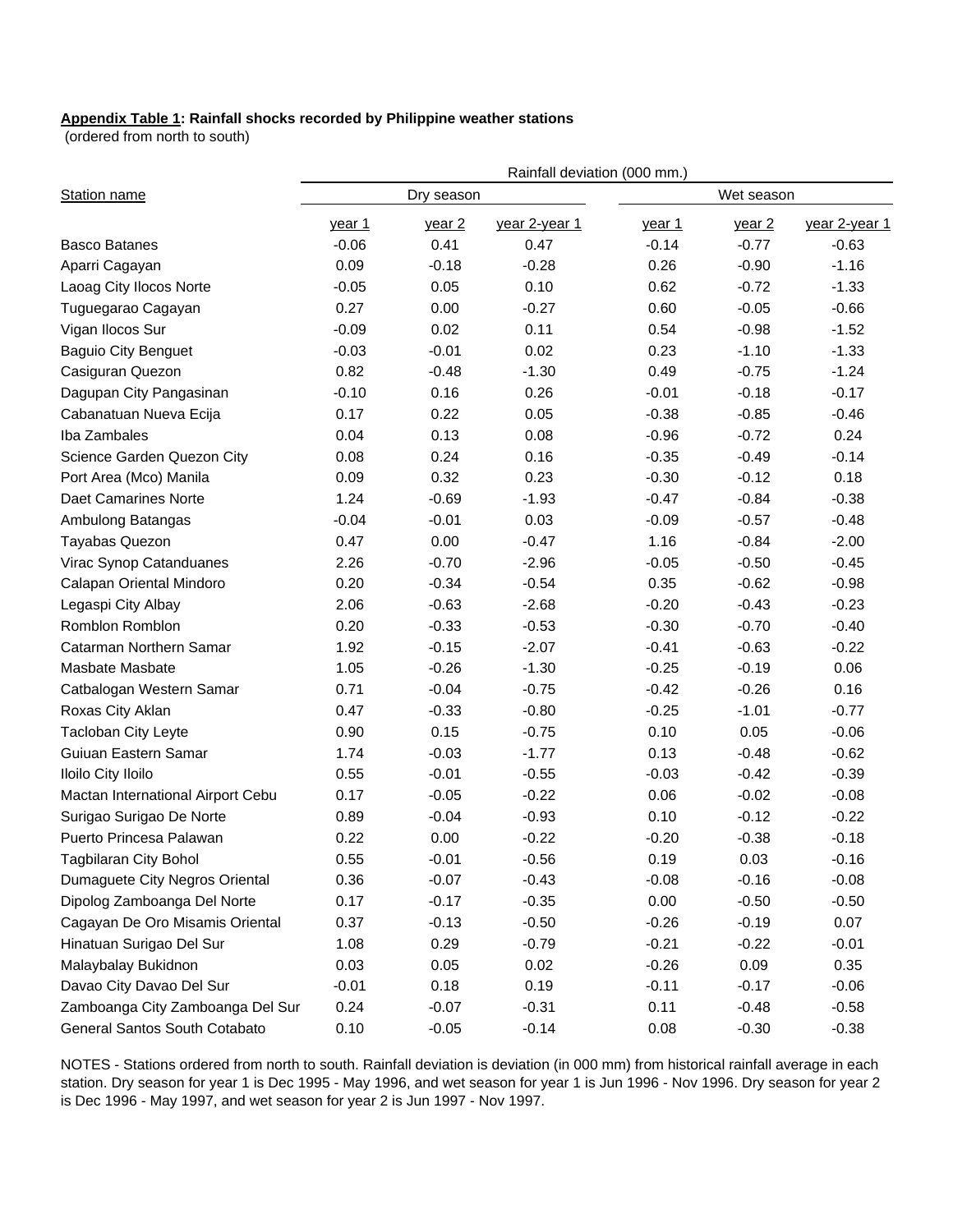**Figure 1: Dry season rainfall deviations, Philippines**

### **A. Dec 1995 – May 1996 B. Dec 1996 – May 1997**



Legend: Dark bar: *positive* deviation from historical mean, 000mm. Light bar: *negative* deviation from historical mean, 000mm. Base of each bar indicates location of weather station.